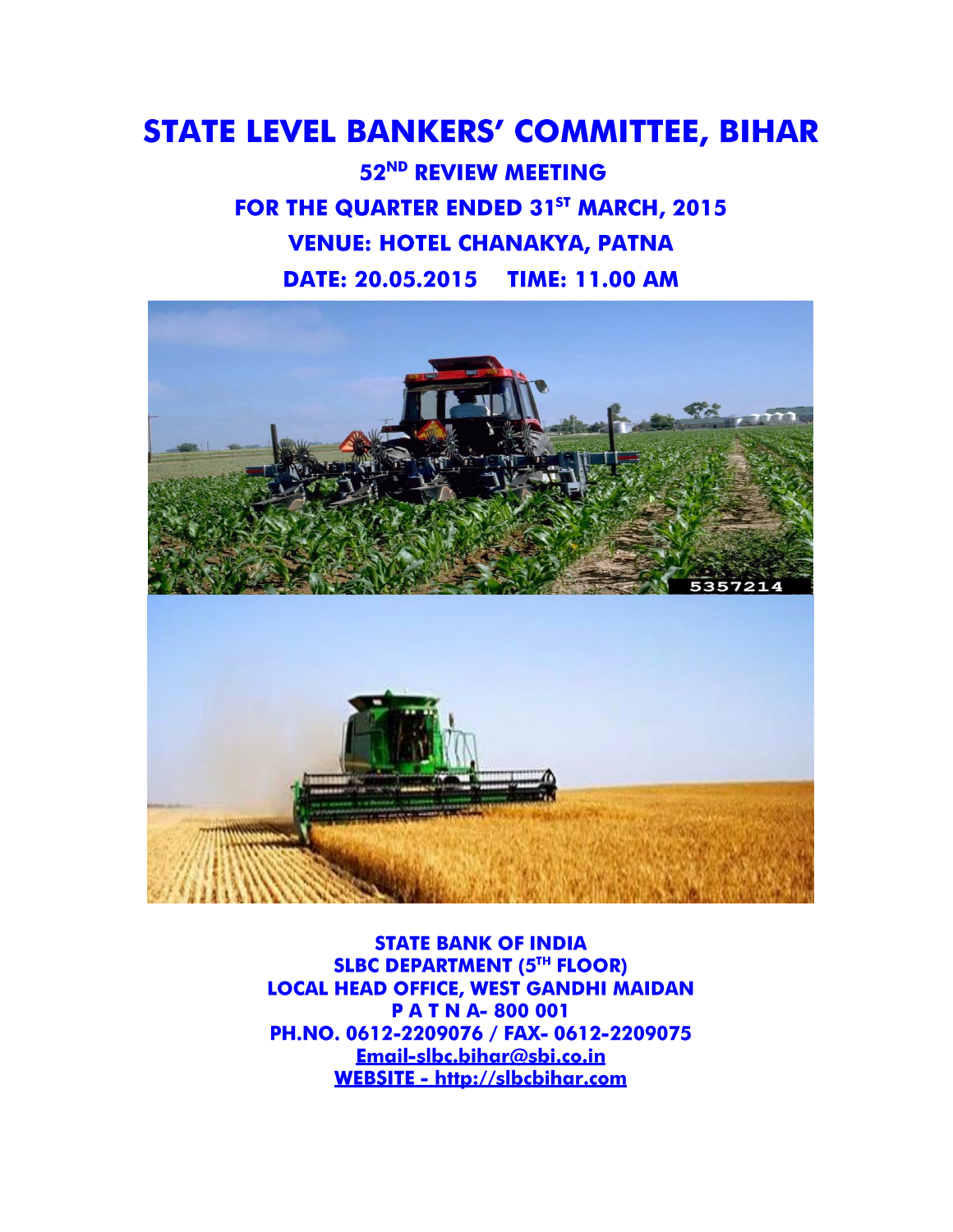| <b>ITEM</b> |                                                                                                | <b>SUBJECT</b>                                                          | <b>PAGE</b><br>NO. |  |  |  |
|-------------|------------------------------------------------------------------------------------------------|-------------------------------------------------------------------------|--------------------|--|--|--|
| Ι.          | ON THE 14th FEBRUARY 2015                                                                      | CONFIRMATION OF THE MINUTES OF THE 51 <sup>st</sup> SLBC MEETING HELD   | $\mathbf{2}$       |  |  |  |
|             |                                                                                                | <b>ACTION TAKEN REPORT ON THE 51st SLBC MEETING</b>                     | 3-4                |  |  |  |
| 11          | <b>KEY INDICATORS</b>                                                                          |                                                                         | 5                  |  |  |  |
|             |                                                                                                | REVIEW OF PERFORMANCE UNDER ANNUAL CREDIT PLAN: 2014-15                 | $6 - 7$            |  |  |  |
| III         | <b>LBS:STRENGTHENING OF MIS</b>                                                                |                                                                         | $\overline{ }$     |  |  |  |
| IV          | <b>BRANCH OPENING 2014-15</b>                                                                  |                                                                         | 8                  |  |  |  |
|             | <b>EDUCATION LOAN</b>                                                                          |                                                                         | 8                  |  |  |  |
| V           | <b>HOUSING LOAN</b>                                                                            |                                                                         | 8                  |  |  |  |
| VI          | PM'S NEW 15 POINT PROGRAMME FOR THE WELFARE OF THE MINORITIES                                  |                                                                         |                    |  |  |  |
| <b>VII</b>  |                                                                                                | PRADHAN MANTRI JAN-DHAN YOJNA                                           | 10                 |  |  |  |
|             | <b>GOVERNMENT SPONSORED SCHEMES/ PROGRAMMES</b>                                                |                                                                         |                    |  |  |  |
| <b>VIII</b> | (A) PRIME MINISTER'S EMPLOYMENT GENERATION PROGRAMME (PMEGP)                                   |                                                                         |                    |  |  |  |
|             |                                                                                                | (B) NATIONAL URBAN LIVELIHOOD MISSION (NULM)                            | 11                 |  |  |  |
|             | FINANCING TO SELF HELP GROUP                                                                   |                                                                         | 12                 |  |  |  |
| IX          | <b>JOINT LIABILITY GROUP</b>                                                                   |                                                                         | 12                 |  |  |  |
|             | KISAN CREDIT CARD (KCC)                                                                        |                                                                         | $13 - 14$          |  |  |  |
| X           | <b>CROP INSURANCE SCHEME</b>                                                                   |                                                                         | 14                 |  |  |  |
| XI          | DAIRY, FISHERY AND POULTRY                                                                     |                                                                         |                    |  |  |  |
|             | <b>FARM MECHANISATION</b>                                                                      |                                                                         |                    |  |  |  |
|             | ADVANCE GRANTED TO UNITS PROVIDING STORAGE FACILITY                                            |                                                                         |                    |  |  |  |
|             | <b>AGRICULTURE TERM LOAN (ATL)</b>                                                             |                                                                         |                    |  |  |  |
|             | <b>CD RATIO</b>                                                                                |                                                                         |                    |  |  |  |
| XII         | <b>RECOVERY</b>                                                                                |                                                                         |                    |  |  |  |
|             |                                                                                                | NPA, WRITE-OFF AND CERTIFICATE CASES                                    | $17 - 18$          |  |  |  |
|             | PRIORITY SECTOR LENDING, AGRI CREDIT, DRI SCHEME & WEAKER SECTION<br>$18 - 19$                 |                                                                         |                    |  |  |  |
| XIII        |                                                                                                | OPENING OF NO FRILL ACCOUNTS AND TRANSACTIONS DONE BY BCAs              | 20                 |  |  |  |
|             |                                                                                                | EXTENDING MOBILE BANKING AND INTERNET BANKING FACILITY                  | 20                 |  |  |  |
| <b>XIV</b>  |                                                                                                | IMPLEMENTATION OF FINANCIAL INCLUSION PLANS IN LWE AFFECTED DISTRICTS   | 21                 |  |  |  |
| <b>XV</b>   |                                                                                                | INVESTIGATION OF CYBER FRAUD & COUNTERFEIT NOTES DETECTED BY BANKS      | 22                 |  |  |  |
| <b>XVI</b>  | FUNCTIONING OF RURAL SELF EMPLOYMENT TRAINING INSTITUTES (RSETIS)                              |                                                                         |                    |  |  |  |
| XVII        | FINANCIAL LITERACY INITIATIVES                                                                 |                                                                         |                    |  |  |  |
|             | <b>MEDIUM &amp; SMALL ENTERPRISES</b>                                                          |                                                                         |                    |  |  |  |
| XVIII       | SMALL ROAD TRANSPORT OPERATORS (SRTOS)                                                         |                                                                         |                    |  |  |  |
|             | ADVANCES GRANTED UNDER CGTMSE COVERAGE                                                         |                                                                         |                    |  |  |  |
|             | <b>MANUFACTURING SECTOR</b>                                                                    |                                                                         |                    |  |  |  |
| <b>XIX</b>  | <b>WEAVERS CREDIT CARD</b>                                                                     |                                                                         |                    |  |  |  |
|             | <b>FOOD PROCESSING UNITS</b>                                                                   |                                                                         |                    |  |  |  |
| XX          | SECURITY RELATED CONCERN OF BANKS                                                              |                                                                         |                    |  |  |  |
| XXI         | SPECIAL CENTRAL ASSISTANCE (SCA) TO SPECIAL COMPONENT PLAN (SCP)<br>27<br>FOR SCHEDULED CASTES |                                                                         |                    |  |  |  |
|             |                                                                                                | REGISTRATION OF SECURITY INTEREST WITH CERSAI                           | 28                 |  |  |  |
| XXII        | <b>MISCELLANEOUS</b><br><b>ISSUES</b>                                                          | <b>ESCALATION IN STAMP DUTY PAYABLE ON SECURITY</b><br><b>DOCUMENTS</b> | 28                 |  |  |  |

**A G E N D A I T E M S**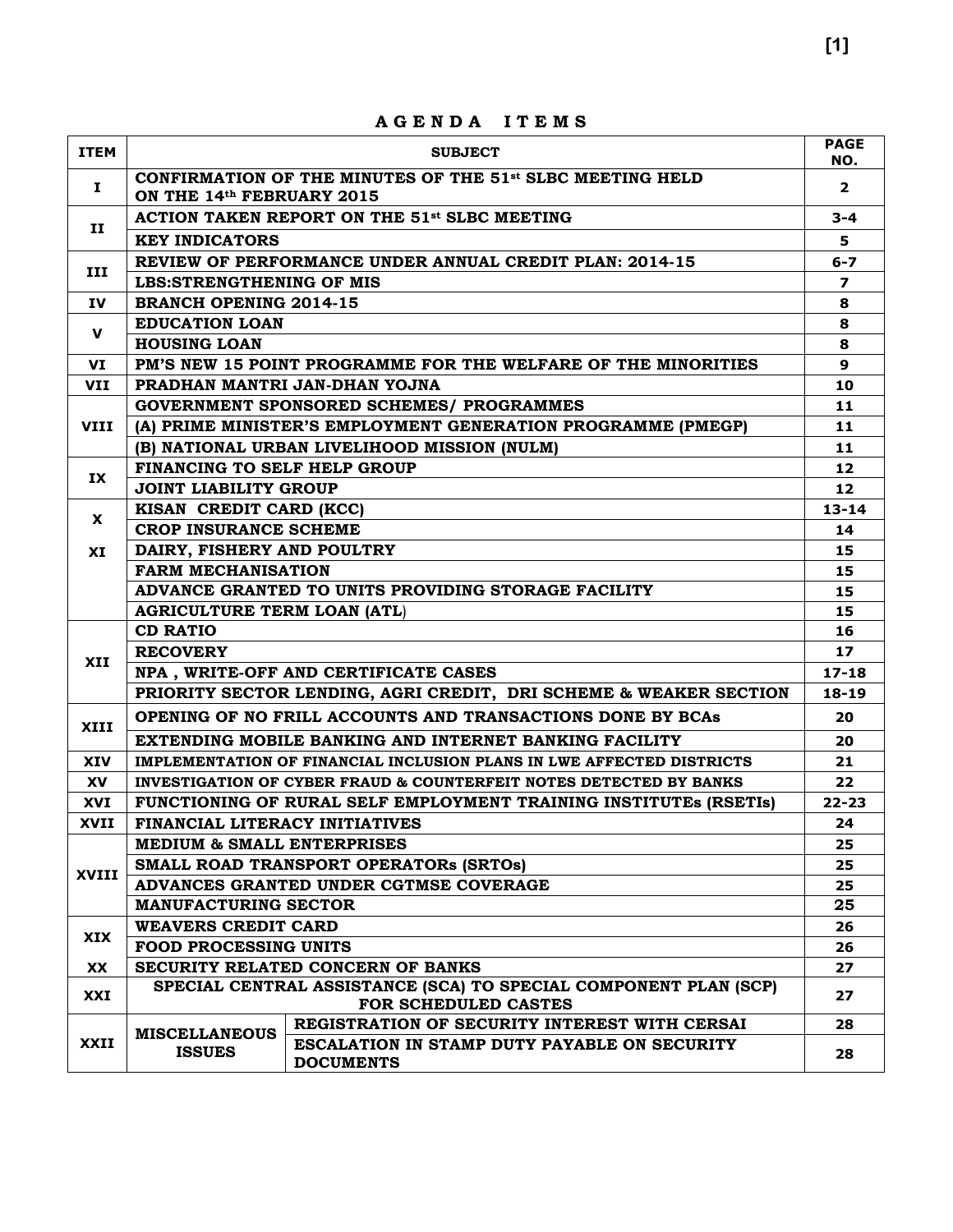**STATE LEVEL BANKERS'COMMITTEE 52 ND REVIEW MEETING**

**NOTES ON AGENDA ITEMS**



## **CONFIRMATION OF MINUTES OF THE 51 ST STATE LEVEL BANKERS' COMMITTEE MEETING HELD ON 14.02.2015**

The House may please confirm the Minutes of the 51<sup>st</sup> State Level Bankers' Committee meeting held on the 14<sup>th</sup> February, 2015.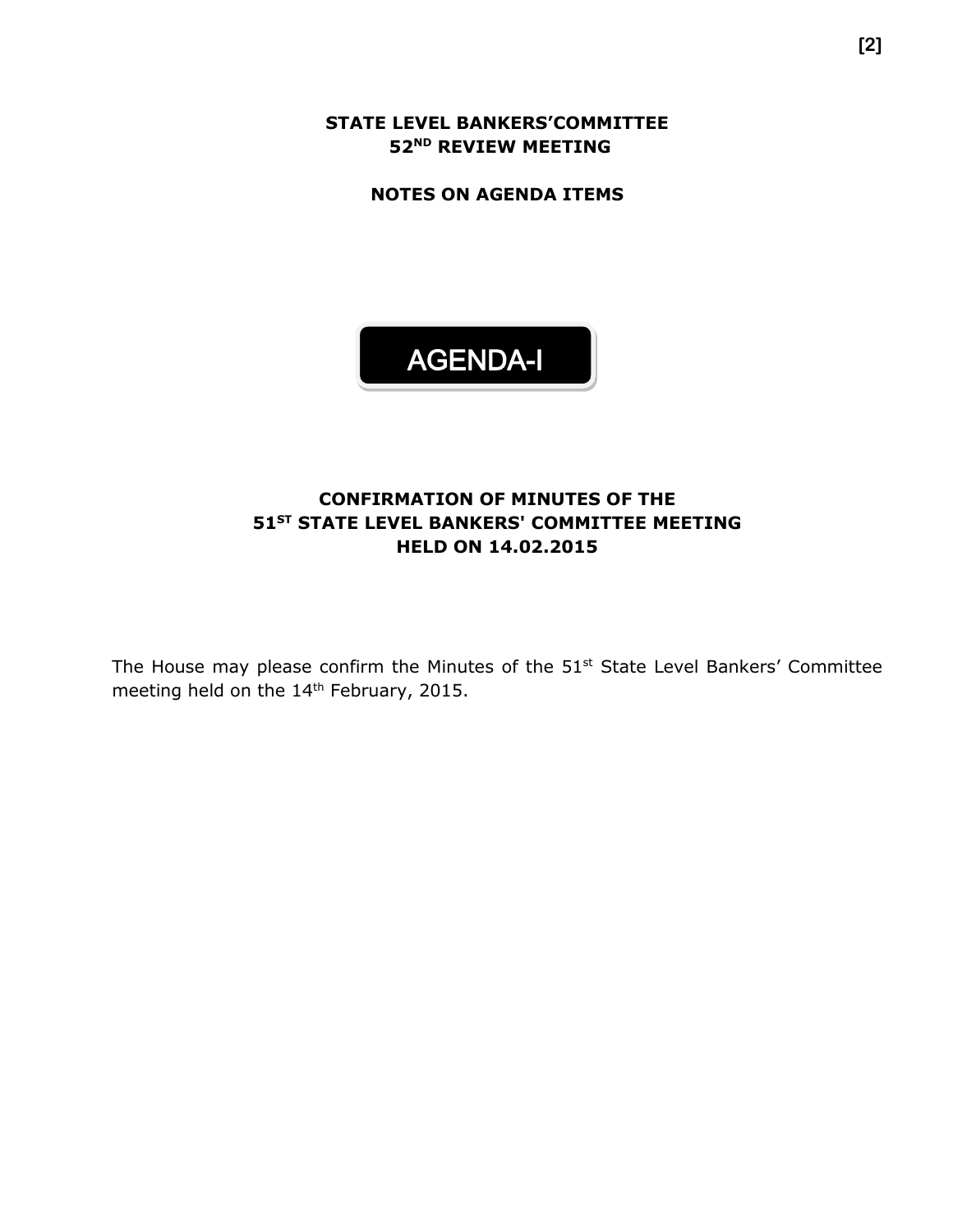## **ACTION TAKEN REPORT ON THE ACTION POINTS OF 51ST SLBC MEETING HELD ON 14.02.2015 AT PATNA**

[1] **ACTION POINT** Banks should put in concerted efforts to ensure achievement of 100% target set under ACP for 2014-15.

## **(Action: All Banks)**

**ACTION TAKEN: -** Due to sincere efforts made by Banks in the State, ACP achievement during FY 2014-15, has been to the tune of 92.97% of the annual target as against 91.95% achieved during 2013-14. In absolute terms 21% increase in disbursement is observed in 2014-15 over previous year's corresponding figure.

**[2] ACTION POINT –** Banks should give focus on issuance of new and renewal of KCC and also increase financing in other Agri. Areas such as Dairy, Fishery and other allied activities in order to achieve the ACP target for Agri. Segment.

## **(Action: All Banks)**

**ACTION TAKEN:** During the FY 2014-15, Banks in the State have extended credit to the tune of Rs.34680 Cr under Agriculture segment as compared to Rs. 28770 Cr provided during the same period last year, thus registering a growth of 21%.

**[3] ACTION POINT –** Banks to ensure achievement of branch opening target under Financial Year 2014-15. Proposed centres for branch opening during March 2015 to be provided to State Govt to sort out premises issues. **(Action: All Banks)**

**ACTION TAKEN: -**The Banks in the State have opened 389 branches during the FY 2014- 15 out of which 181 has been opened in rural area.

**[4] ACTION POINT** – Private Banks to focus on education loans and housing loan in order to achieve their current year annual target.

## **(Action: Concerned Private Sector Banks)**

**ACTION TAKEN:** - The private sector Banks in the State have sanctioned 95 education loan & 837 housing loans during the FY 2014-15 which is 22% & 44% respectively of their target .

**[5] ACTION POINT –** Banks to ensure issuance of acknowledgement on receipt of loan application form from borrowers. Checklist of documents required to process the loan should also be enclosed with the application form.

## **(Action: All Banks)**

**ACTION TAKEN: -** Banks have started issuing acknowledgement of loan application. Checklist are also provided with the application form.

**[6] ACTION POINT –** Details of incentive mechanism for KCC recovery adopted by Uttar Pradesh Govt. to be obtained and put up for discussion.

## **(Action: State Government)**

**ACTION TAKEN:** - The State Govt. is requested to provide the Details of incentive mechanism for KCC recovery adopted by Uttar Pradesh Govt.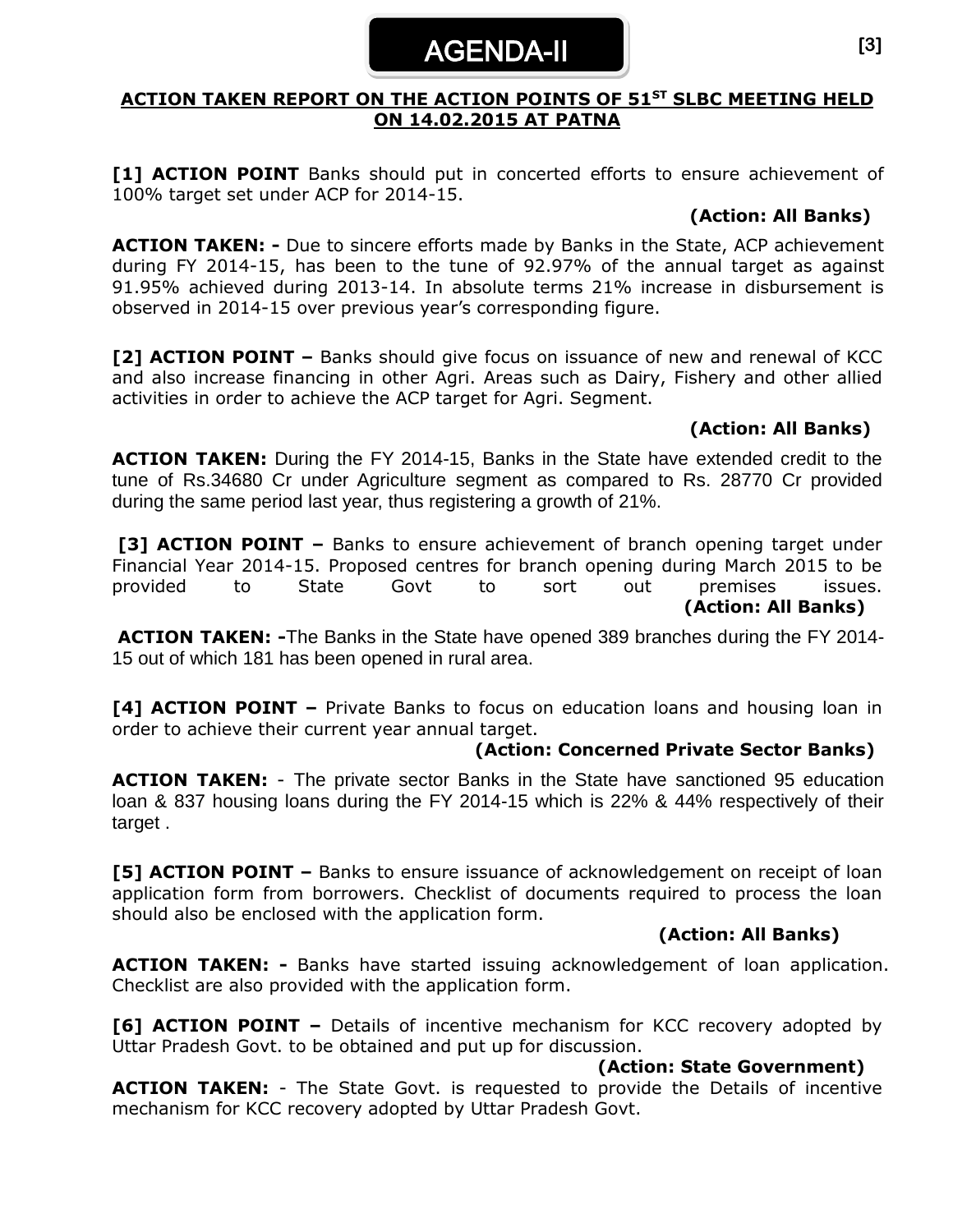**[7] ACTION POINT –** Rupay cards to be issued to all eligible farmers, while issuing and renewal of KCC.

## **(Action: All Banks)**

**ACTION TAKEN: -**. The Banks have issued 749742 ATM cards to farmers up to March 2015. All Banks are requested to issue Rupay Cards to all the eligible KCC borrowers.

**[8] ACTION POINT –** Banks to achieve target under PMEGP and claim of margin money to be expedited.

## **(Action: All Banks)**

**ACTION TAKEN:** The Banks have sanctioned 3087 PMEGP loans during FY 2014-15.

**[9] ACTION POINT -** Banks to give more focus on advances under DRI schemes to achieve the benchmark of 1% of total aggregate advances during the previous year.

#### **(Action: All Banks)**

**ACTION TAKEN:** During 2014-15 Rs. 49.86 Cr was disbursed by banks under DRI scheme which is 0.07 % of the total advances of Rs.66568.11Crore as on 31.03.2014.All banks are requested to give adequate attention on this area and achieve the benchmark of 1% of total advances under DRI scheme.

**[10] ACTION POINT –** Notification on Waiver of Stamp duty on JLG loan Agreement to be issued.

#### **(Action: State Government)**

**ACTION TAKEN:** The matter is still unresolved. The State Govt. is requested to issue the notification on Waiver of Stamp duty on JLG loan Agreement.

**[11] ACTION POINT –** Workshop to be organised with Revenue Deptt, Govt of Bihar for speedy disposal of certificate cases in all districts.

#### **(Action: State Government)**

**ACTION TAKEN:** Workshop organized, if any, has not been brought to the notice of SLBC, Bihar. The State Govt. is requested to direct to concerned authorities to organise the workshop for speedy disposal of certificate cases in all districts.

**[12] ACTION POINT –** Banks to ensure updation of register 9 &10 related to certificate cases for faster disposal of certificate cases.

## **(Action: State Government)**

**ACTION TAKEN:** Updation of register 9 & 10 is taking place. Banks are requested to bring into notice of SLBC any difficulty faced by them in this regard.

**[13] ACTION POINT –** Notification to be issued by the State Govt. with regard to implementation of Interest Subvention scheme in the accounts of Self Help Groups, in the 27 non-IAP districts, on the same line as in the 11 IAP districts.

#### **(Action: State Government)**

**ACTION TAKEN:** Notification on the matter is still awaited from State Govt.

**[14] ACTION POINT –** Banks to ensure use of common format for account opening & 1<sup>st</sup> dose credit linkage of SHGs.

## **(Action: All Banks)**

**ACTION TAKEN:** Most banks have started using the common format but confirmation from all the banks is still awaited. All banks to confirm the use of common format for the purpose.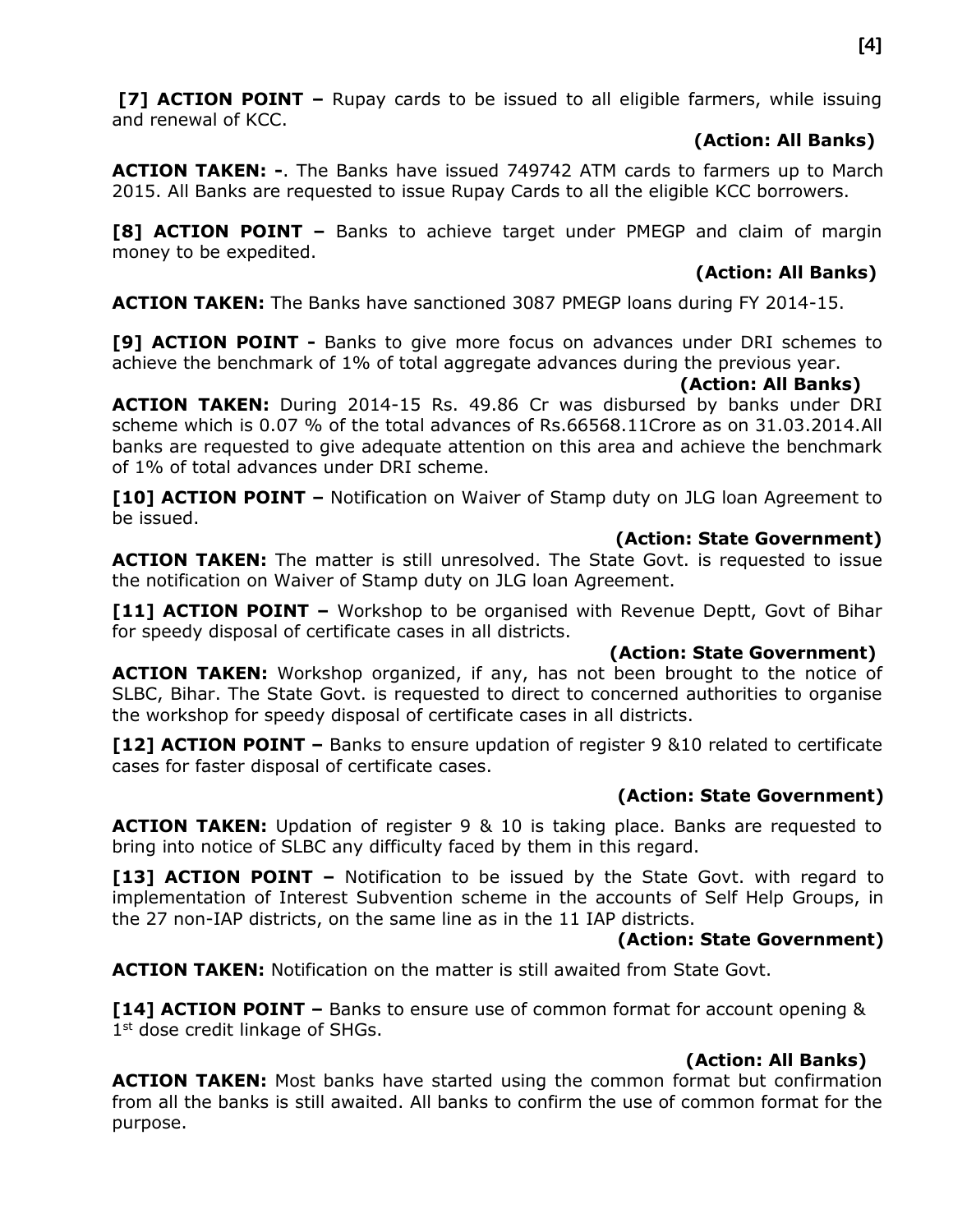## **STATE LEVEL BANKERS' COMMITTEE, BIHAR KEY INDICATORS (ALL BANKS)**

(Rs. in Crore)

| SI.<br>No.   | <b>ITEMS</b>                                                                                                            | <b>MARCH'14</b> | <b>MARCH'15</b> | <b>Bench</b><br>-mark |
|--------------|-------------------------------------------------------------------------------------------------------------------------|-----------------|-----------------|-----------------------|
| $\mathbf{1}$ | <b>DEPOSITS</b>                                                                                                         | 183458.24       | 211302.05       |                       |
| 2            | <b>ADVANCES</b>                                                                                                         | 66687.77        | 79640.10        |                       |
| 3            | ADVANCES INCLUDING ADVANCES<br><b>GRANTED TO UNITS IN BIHAR BY</b><br><b>BRANCHES OPERATING OUTSIDE</b><br><b>BIHAR</b> | 74717.83        | 88459.61        |                       |
| 4            | ADVANCES INCLUDING RIDF                                                                                                 | 78678.00        | 93027.61        |                       |
| 5            | <b>CD RATIO</b>                                                                                                         | 42.89           | 44.03%          |                       |
| 6            | PRIORITY SECTOR ADVANCES                                                                                                | 48005.69        | 55481.85        |                       |
| 7            | SHARE OF PSA IN TOTAL ADV<br>(SLNO.2)(%)                                                                                | 71.99%          | 69.67%          | 40%                   |
| 8            | AGRICULTURAL ADV.                                                                                                       | 25379.65        | 30652.12        |                       |
| 9            | SHARE OF AGL. ADV IN TOTAL ADV<br>$(SLNO.2)$ $(\% )$                                                                    | 38.06%          | 38.49%          | 18%                   |
| 10           | MSE ADV.                                                                                                                | 11042.33        | 13594.02        |                       |
| 11           | SHARE OF MSE ADV. IN PSA (%)                                                                                            | 23.00%          | 24.50%          |                       |
| 12           | ADV. TO WEAKER SEC.                                                                                                     | 17510.92        | 20973.47        |                       |
| 13           | SHARE OF WEAKER SEC. IN PSA (%)                                                                                         | 36.48           | 37.80%          | 25%                   |
| 14           | DRI ADV.                                                                                                                | 72.36           | 49.86           |                       |
| 15           | SHARE OF DRI ADV TOTAL ADV<br>$(SI.No.2)$ of March $(\% )$                                                              | 0.11%           | 0.06%           | $1\%$                 |
| 16           | ADV. TO WOMEN (DISBURSEMENT)                                                                                            | 4444.90         | 5039.84         |                       |
| 17           | SHARE OF ADV. TO WOMEN IN<br>DISBURSEMENT (%)                                                                           | 7.79%           | 7.32%           | 5%                    |
| 18           | TOTAL NUMBER OF BRANCHES                                                                                                | 5908            | 6297            |                       |
| A            | <b>RURAL</b>                                                                                                            | 3468            | 3649            |                       |
| B            | <b>SEMI-URBAN</b>                                                                                                       | 1362            | 1454            |                       |
| C            | <b>URBAN</b>                                                                                                            | 1078            | 1194            |                       |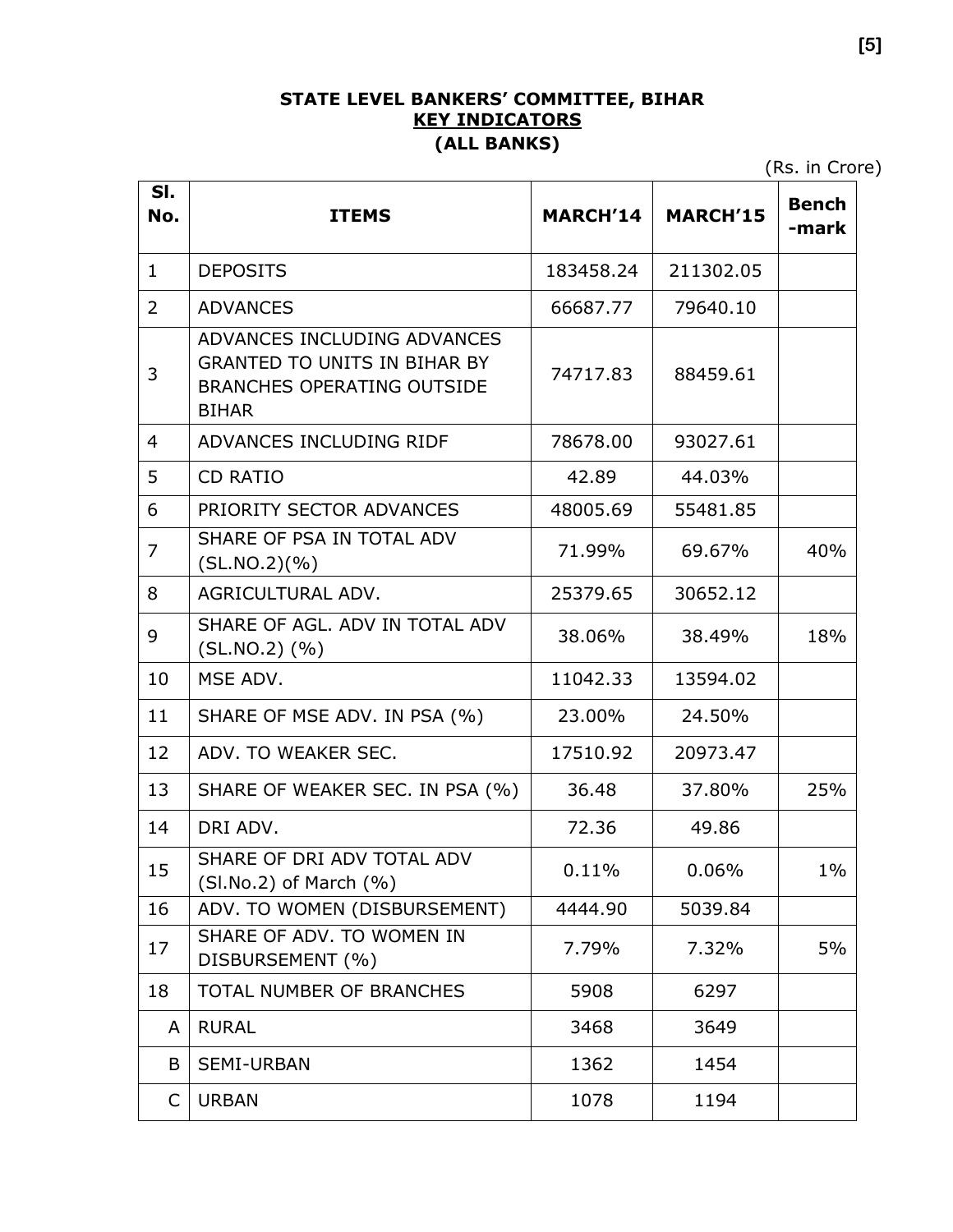# **REVIEW OF PERFORMANCE UNDER ACP DURING THE FINANCIAL YEAR 2014-15 UP TO MARCH'2015**

The performance of Banks under the Annual Credit Plan 2014-15 up to March'2015, is as under:- (Rs. in Crore)

|              |        |                    | (KS. III Crore) |
|--------------|--------|--------------------|-----------------|
| <b>Banks</b> | Target | <b>Achievement</b> | % Ach.          |
| Comm. Banks  | 57166  | 52250              | 91.40           |
| Co-op. Banks | 1003   | 362                | 36.07           |
| <b>RRBs</b>  | 15831  | 16185              | 102.24          |
| Total        | 74000  | 68797              | 92.97           |

Sector-wise break-up of targets and achievement:

(Rs. in Crore)

| <b>Sector</b> | Target | <b>Achievement</b> | % Ach. |
|---------------|--------|--------------------|--------|
| Agriculture   | 36000  | 34680              | 96.33  |
| <b>SME</b>    | 8500   | 8875               | 104.40 |
| <b>OPS</b>    | 7500   | 6484               | 86.45  |
| <b>TPS</b>    | 52000  | 50038              | 96.23  |
| <b>NPS</b>    | 22000  | 18759              | 85.27  |
| Total         | 74000  | 68797              | 92.97  |

Bank-wise and district-wise position is furnished on **Page- 7A to 7D.**

## **COMPARATIVE PERFORMANCE UNDER ACP As on Mar' 2014 vis-a-vis Mar' 2015**

(Rs. in Crore)

|              |        | 2014-15 |                             |               | 2013-14 |                             |                               |  |
|--------------|--------|---------|-----------------------------|---------------|---------|-----------------------------|-------------------------------|--|
| <b>Banks</b> | Target | Ach.    | $\frac{1}{2}$<br><b>Ach</b> | <b>Target</b> | Ach.    | $\frac{0}{0}$<br><b>Ach</b> | increase<br>in disb.<br>(9/0) |  |
| Comm         | 57166  | 52250   | 91.40                       | 47938         | 43573   | 90.90                       | 20%                           |  |
| $Co$ -op     | 1003   | 362     | 36.07                       | 802           | 310     | 38.64                       | 17%                           |  |
| <b>RRBs</b>  | 15831  | 16185   | 102.24                      | 13260         | 13124   | 98.98                       | 23%                           |  |
| Total        | 74000  | 68797   | 92.97                       | 62000         | 57007   | 91.95                       | 21%                           |  |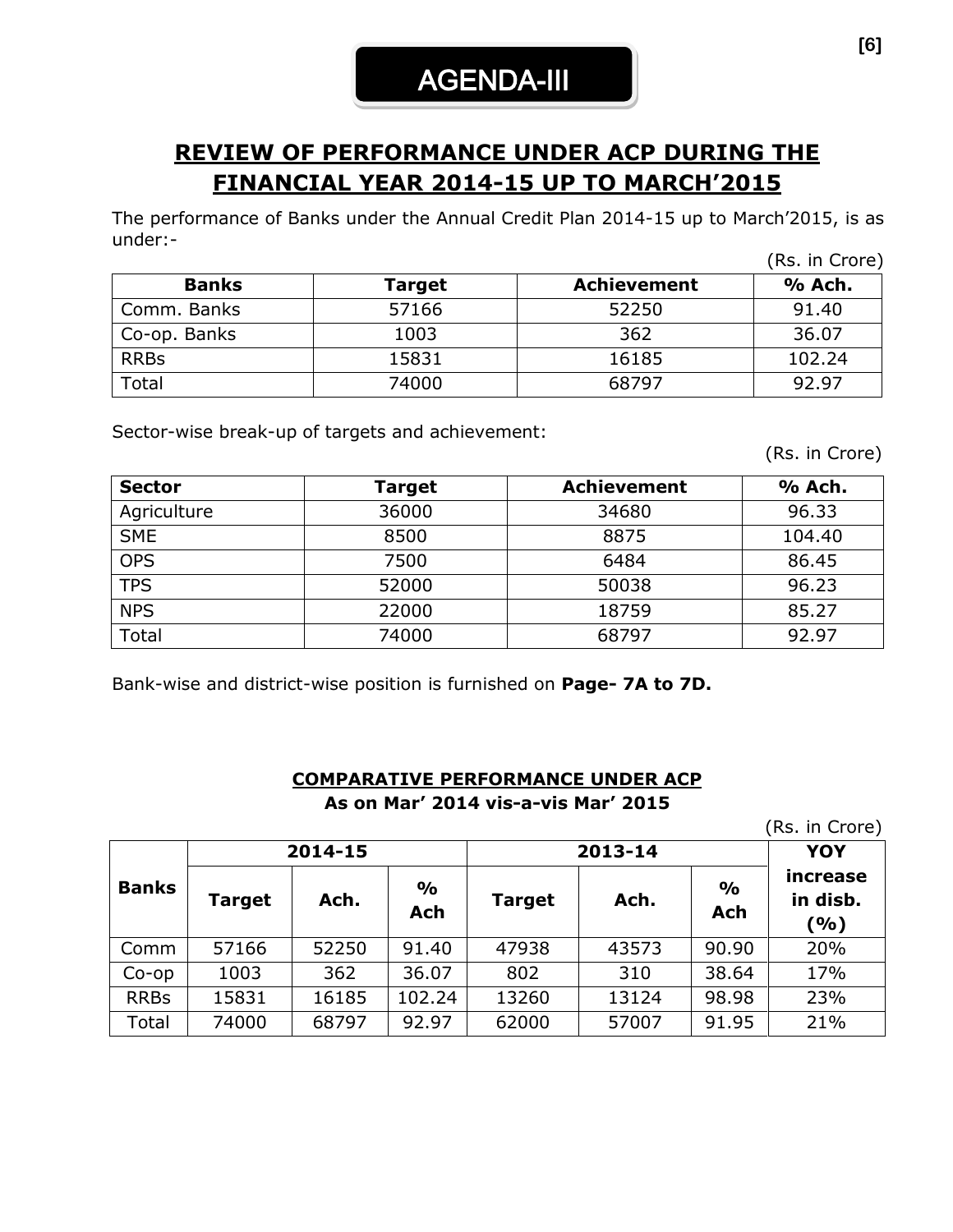|--|

|               |               |         |        |        |         |        | (Rs. in Crore)              |
|---------------|---------------|---------|--------|--------|---------|--------|-----------------------------|
|               |               | 2014-15 |        |        | 2013-14 |        | <b>YOY</b>                  |
| <b>Sector</b> | <b>Target</b> | Ach.    | % Ach  | Target | Ach.    | % Ach  | increase<br>in disb.<br>(%) |
| Agl.          | 36000         | 34680   | 96.33  | 30286  | 28770   | 95.00  | 21%                         |
| <b>MSE</b>    | 8500          | 8875    | 104.40 | 4821   | 6238    | 129.40 | 42%                         |
| <b>OPS</b>    | 7500          | 6484    | 86.45  | 5723   | 4978    | 86.98  | 30%                         |
| <b>TPS</b>    | 52000         | 50038   | 96.23  | 40830  | 39986   | 97.93  | 25%                         |
| <b>NPS</b>    | 22000         | 18759   | 85.27  | 21170  | 17022   | 80.40  | 10%                         |
| <b>Total</b>  | 74000         | 68797   | 92.97  | 62000  | 57007   | 91.95  | 21%                         |

The overall achievement of target during the period under review is 92.97%, as against 91.95% recorded during last year. In absolute terms, Banks have disbursed substantially higher quantum of loan (68797 Cr. i.e 121% of last year) during the period under review, than that of last year. It may be observed that the Commercial Banks & RRBs have recorded impressive growth in their loan disbursements vis-a-vis their performance over the same period last year. sector-wise performance growth in all segments except NPS, has been quite healthy.

## **LEAD BANK SCHEME: STRENGTHENING OF MONITORING INFORMATION SYSTEM (MIS)**

In terms of RBI's instructions in this regard, the LBS MIS- I, II & III of the state has been prepared and is placed at page No. 7E to 7H of the Agenda Book for information of the House.

LBS-IV and V which relates to financial inclusion, is also placed at page no. 7I to 7 P of the Agenda Book.

The target for the current financial year has been fixed and circulated among all concerned. A copy of target under LBS I,II & III for FY 2015-16 is placed at page no. 28G to 28AJ for information of the House.

## **ANNUAL CREDIT PLAN: 2015-16 TARGET 2015-16**

The ACP of the state for FY 2015-16 has been decided to be Rs.84000 Crore which is 13.51% increase over last year's target of Rs 74000 Cr.

On the basis of deliberations held during the meeting organised in this regard, the ACP has been disaggregated and circulated among all concerned.

The Bank-wise and district-wise ACP of FY 2015-16 is placed at page No. 28A to 28F of the Agenda Book for information of the house.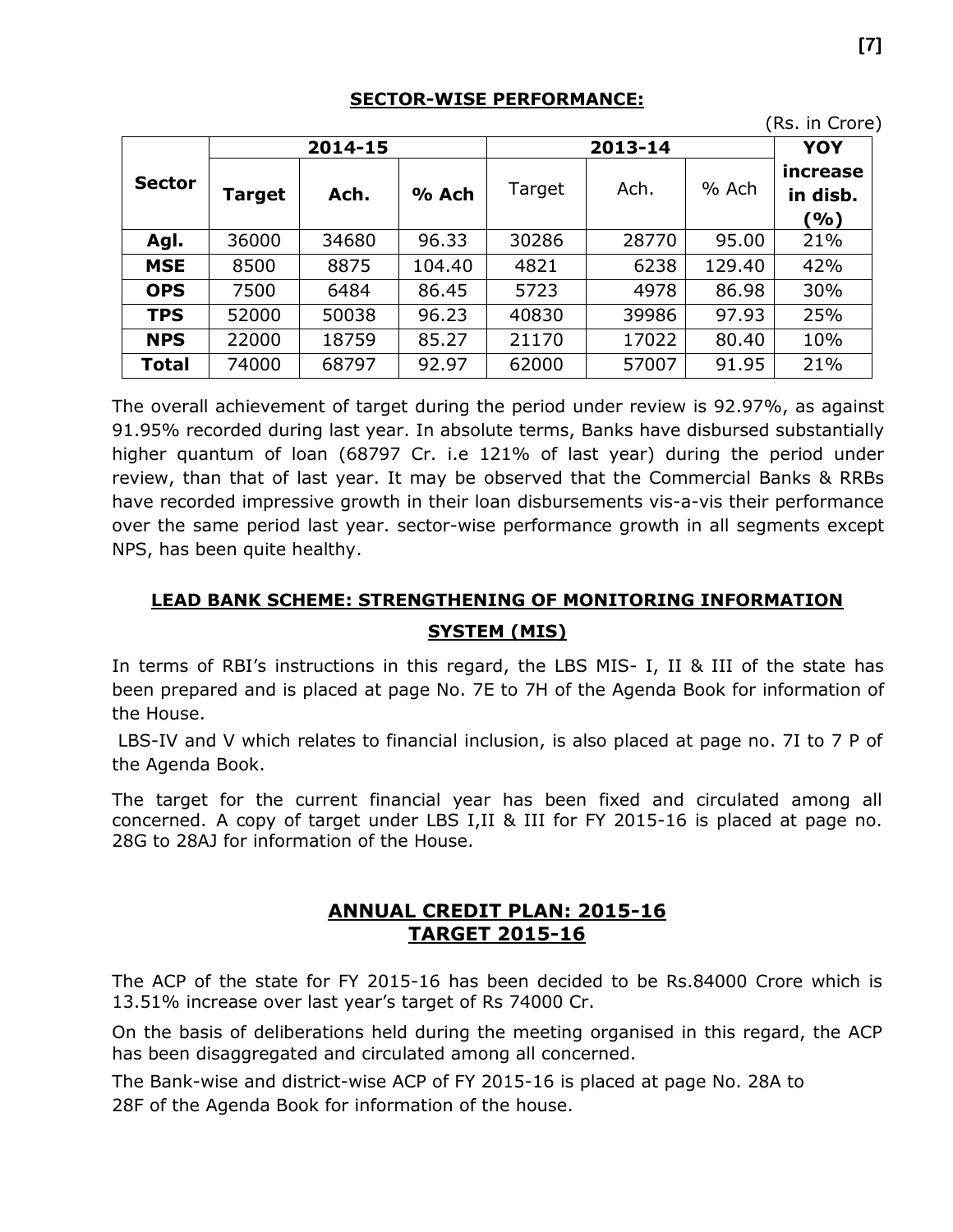# AGENDA-IV

## **PROPOSED BRANCH OPENING DURING FY 2014-15**

Against the annual target of opening of 600 branches, in 2014-15 all Banks have opened 389 branches during the year.

The Bank-wise target and achievement during the FY 2014-15, is placed at page No. 8A for information of the House.

While opening the brick & mortar branches in rural areas during the current year all Banks are requested to give preference to unbanked villages having population of 10000 & above a detailed list of which has already been provided.

The Bank & District-wise information on Branch Network, ATM Network, ATM Card issued and Point of Sale Terminals is placed at Page No. 8B & 8C for information.

The Minutes of the 24<sup>th</sup> Sub-committee meeting on Branch Opening and IT enabled financial inclusion held on 23.03.2015 is placed at page no. 8D to 8F for information of the House.



Providing Education loan to the meritorious and needy students to enable them meet the expenses of higher studies not only in the State but also outside the State in India and abroad is one of the priorities of the Banks in the state.

A copy of the Bank-wise target and achievement thereagainst is placed at page No. 8G of the Agenda Book.

During the FY 2014-15, Education Loan amounting to Rs 870.56 Crores was sanctioned to 25229 students and loan amounting to Rs. 805.30 Crore were disbursed among 25096 students. The achievement of all banks taken together is 50.46% of the targets allocated. Controlling Head of all banks are requested to give focussed attention to financing under Education Loan in order to cover all the deserving student.

The bank-wise data on outstanding amount of Education loan as on 31.03.2015 is placed at page no.8H of Agenda Book.

## **Major Private Sector banks' performance under education loan is below 5%.**

The Bank-wise and district-wise target of FY 2015-16 has been fixed and circulated among all concerned. A copy of target of FY 2015-16 is placed at page no. 28AG to 28AH for information of the House.

## **HOUSING LOAN**

Loan amounting to Rs.2322.39 Crore was sanctioned to 14641 beneficiaries by Banks during the FY 2014-15, which shows an achievement of 61%of the target allocated. Out of these, Housing Loan amounting to Rs. 2233.79 Cr has been disbursed among 14496 beneficiaries. The Bank-wise performance during the review period is placed at Page No. 8I.

The Bank-wise and district-wise target of FY 2015-16 has been fixed and circulated among all concerned. A copy of target of FY 2015-16 is placed at page no. 28AI to 28AJ for information of the House.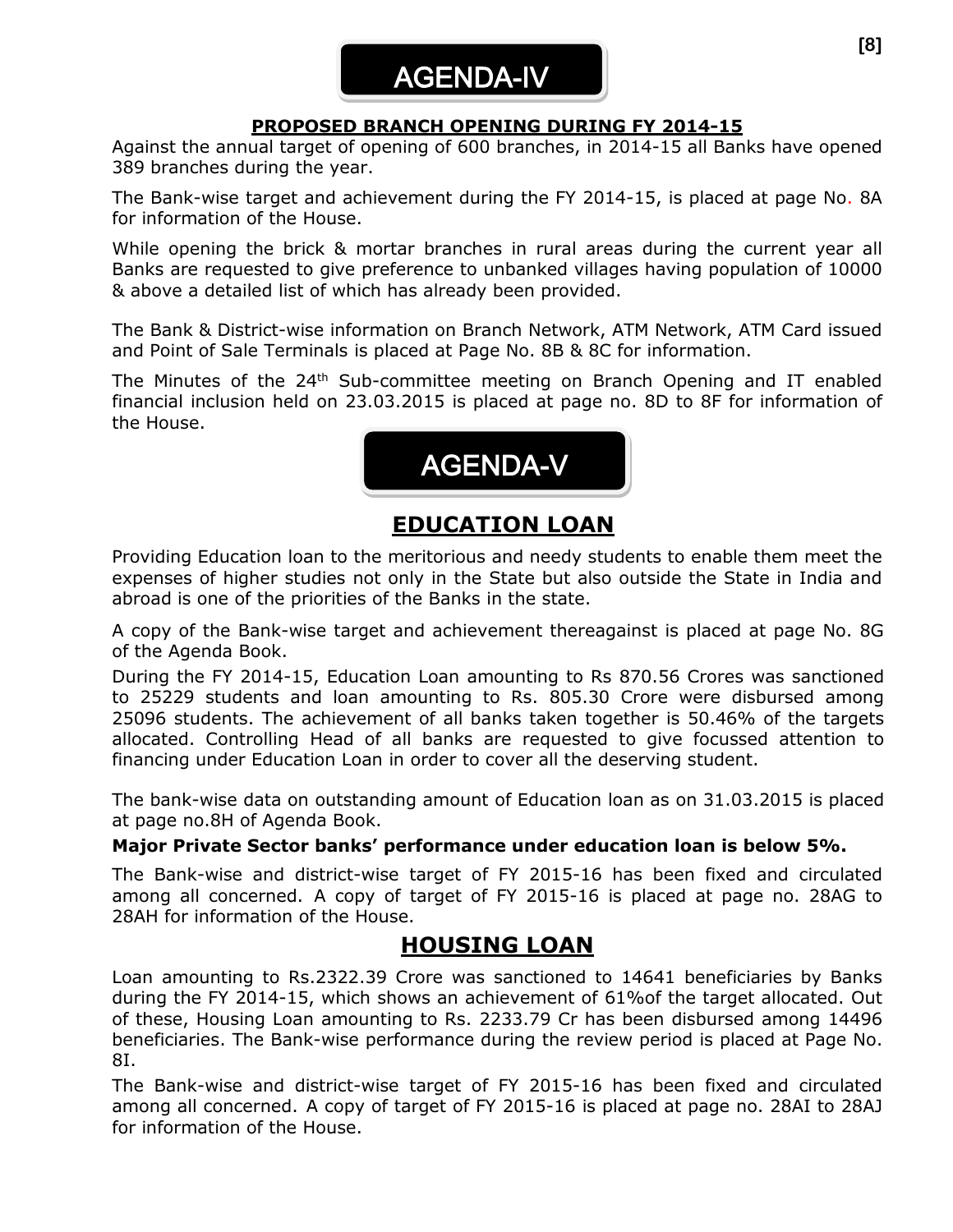## **PM'S NEW 15-POINT PROGRAMME FOR WELFARE OF MINORITY COMMUNITY**

In accordance with the guidelines issued by the Government of India in this regard, Banks have to ensure that within the overall target for Priority Sector lending (PSA), 15% of PSA is provided to Minority Communities.

With this objective in view, 121 minority concentrated districts in the country have been identified exclusively for monitoring the credit flow to minority communities. In Bihar, the following seven districts are identified for the purpose :-(i) Kishanganj (ii) Araria (iii) Purnea (iv) Katihar (v) Sitamarhi (vi) Darbhanga and (vii) West Champaran .

In these identified districts, total priority sector loans (PSA) outstanding as on 31.03.2015 was Rs 8060.03 Crore (No. of borrowers: 959831) out of which loans amounting to Rs.3790.36 Crore (47% of PSA) were provided to 419653 (44%of PSA) borrowers belonging to minority communities. The amount provided to minority communities by banks in the above mentioned districts ranges from 31 to 77%. Thus, all the districts have achieved the target of providing more than 15% of their priority sector loans to persons belonging to minority communities.

| LENDING TO MINORITY COMMUNITIES            |                                                     |                                   |        |                                                 |        |                                  |      |  |  |
|--------------------------------------------|-----------------------------------------------------|-----------------------------------|--------|-------------------------------------------------|--------|----------------------------------|------|--|--|
|                                            | AS ON 31 <sup>st</sup> March'2015<br>(Amt. in Lacs) |                                   |        |                                                 |        |                                  |      |  |  |
|                                            | Minority                                            | <b>Priority Sector</b><br>Advance |        | Out of (A) Total<br><b>Advances to Minority</b> |        | <b>%age Share</b><br>of Minority |      |  |  |
| Concentrated<br>SL.<br>No.<br>Districts in |                                                     | (A)                               |        | (B)                                             |        | Advance<br>B to A)               |      |  |  |
|                                            | <b>Bihar</b>                                        | No.                               | Amt.   | No.                                             | Amt.   | No.                              | Amt. |  |  |
| 1                                          | <b>ARARIA</b>                                       | 76760                             | 77170  | 59022                                           | 47073  | 74                               | 61   |  |  |
| $\overline{2}$                             | <b>PURNEA</b>                                       | 145535                            | 144726 | 62580                                           | 62232  | 43                               | 43   |  |  |
| 3                                          | <b>KATIHAR</b>                                      | 208615                            | 112226 | 60498                                           | 47135  | 29                               | 42   |  |  |
| 4                                          | <b>KISHANGANJ</b>                                   | 77165                             | 60325  | 57873                                           | 46450  | 75                               | 77   |  |  |
| 5                                          | <b>DARBHANGA</b>                                    | 212065                            | 176224 | 93308                                           | 88112  | 44                               | 50   |  |  |
| 6                                          | <b>SITAMARHI</b>                                    | 89365                             | 98225  | 23235                                           | 30449  | 26                               | 31   |  |  |
| $\overline{7}$                             | W CHAMPARAN                                         | 150326                            | 137107 | 63137                                           | 57585  | 42                               | 42   |  |  |
|                                            | <b>TOTAL</b>                                        | 959831                            | 806003 | 419653                                          | 379036 | 44                               | 47   |  |  |

District-wise performance regarding loans extended to minority communities in the identified districts is furnished below**.**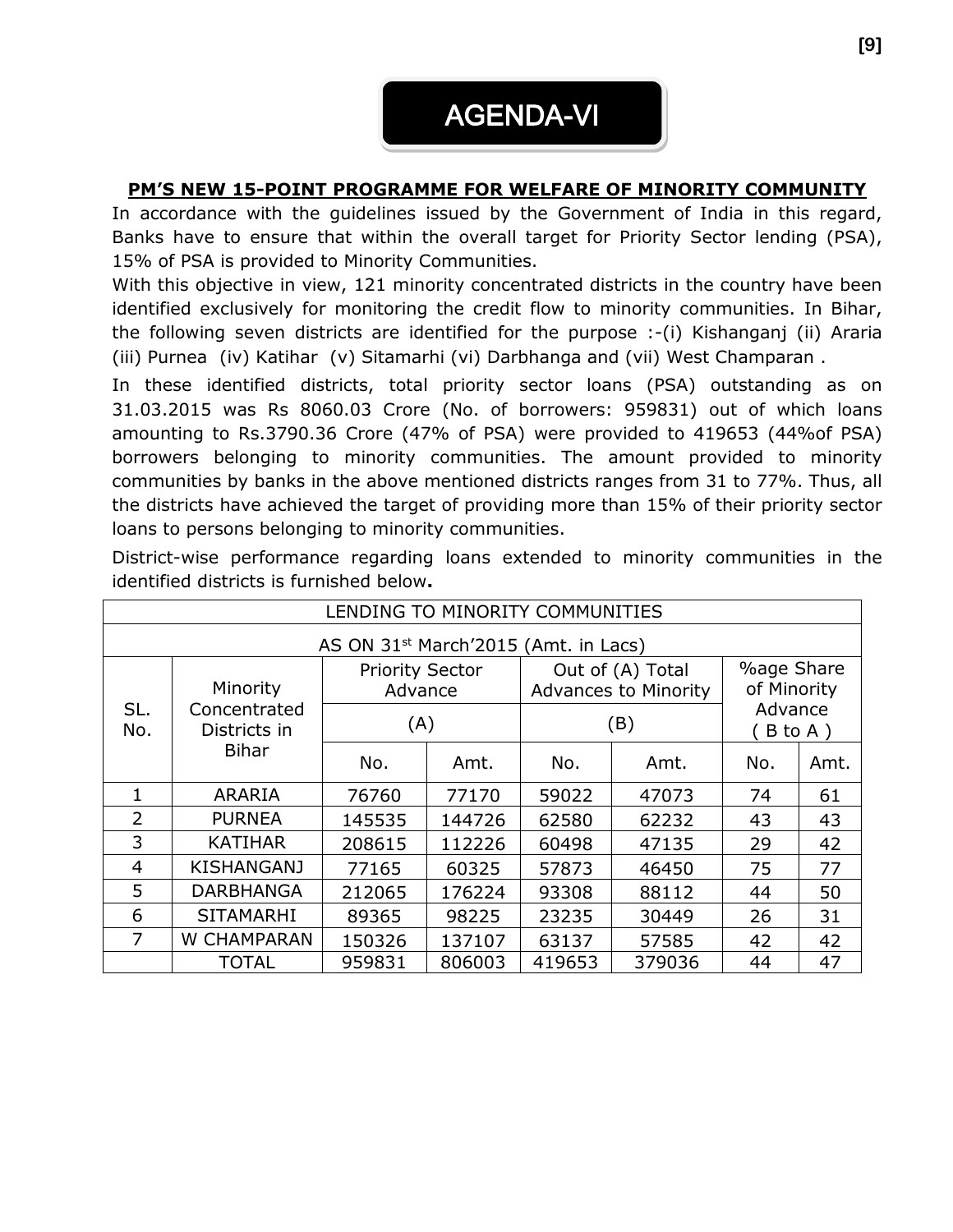AGENDA-VII

## **PRADHAN MANTRI JAN-DHAN YOJANA**

Three Social Security Schemes were launched by the Hon'ble Prime Minister on 09.05.2015 as a second phase of PMJDY.

#### **PRADHAN MANTRI SURAKSHA BIMA YOJNA**

Under the scheme, persons having savings bank account and aged between 18 to 70 yrs can be insured for a sum of Rs.2.00 lacs against accidental death on a payment of small premium of Rs.12/-per year. The coverage is available also in case of complete or partial disability. The premium is to be debited automatically from the SB A/C on the basis of authorisation by the customer. The insurance is effective from  $1<sup>st</sup>$  June to  $31<sup>st</sup>$  May each year and is renewable.

## **PRADHAN MANTRI JIVAN JYOTI BIMA YOJNA**

This scheme also provides an insurance coverage at very low premium. Under the scheme any saving bank account holder aged between 18 to 50yrs can be insured for a sum of Rs.2.00 lacs against death on a payment of yearly premium of Rs.330/-.The premium is to debited from his saving account. The insurance will be valid from  $1<sup>st</sup>$  June to  $31^{St}$  May each year and is renewable.

## **ATAL PENSION YOJNA**

Persons aged between 18 to 40yrs not having any social security coverage are eligible under this scheme. The scheme is mainly targetted to workers of unorganised sector.After attaining the age of 60yrs the contributor will get a pension between 1000 to 5000 P.M. depending upon his monthly contribution.After the death of pensioner and his spouse their nominee will be paid a lump-sum amount.

## **EXTENSION OF BANKING SERVICES TO ALL THE REMAINING UNBANKED VILLAGES IRRESPECTIVE OF POPULATION CRITERIA BY MARCH, 2016:**

Reserve Bank of India has instructed for providing banking facilities in all the remaining unbanked villages irrespective of population criteria i.e. all villages with population below 2000 by August'2015 instead of earlier guidelines to cover by March'2016. All Banks have submitted their Roadmap for providing banking services in villages with population below 2000. The total No. of such identified villages is 27343. Till March'2015 25620 **such villages as against the target of 20018** villages were covered by the Banks. Bank-wise allotment and progress as on 31.03.2015 is placed at Page No10A for information of the House.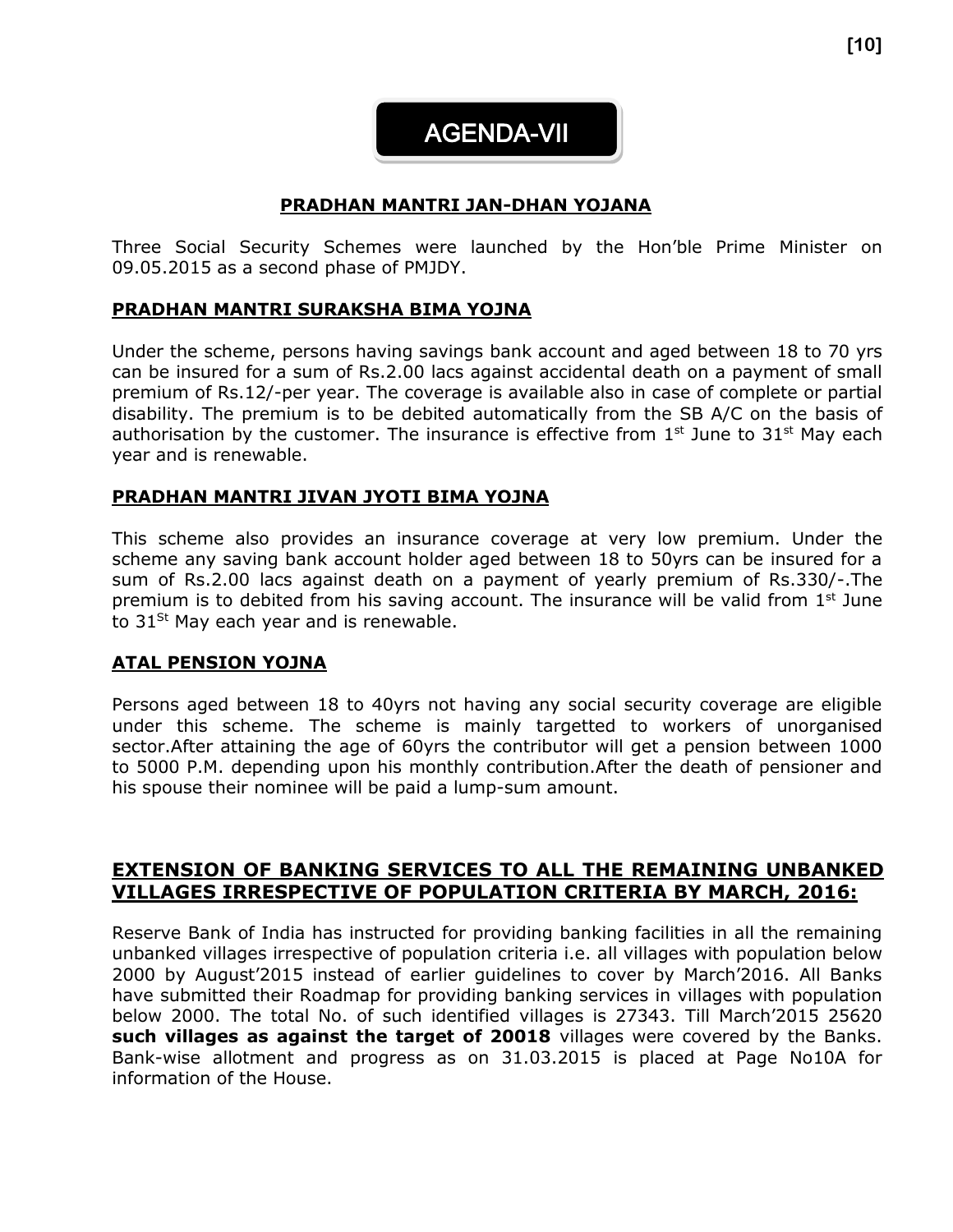# AGENDA-VIII

## **GOVT. SPONSORED SCHEMES/ PROGRAMMES**

## **(A) PRIME MINISTER'S EMPLOYMENT GENERATION PROGRAMME (PMEGP**)

Against the physical target of 7648 projects for FY 2014-15, Banks have sanctioned 3087 projects amounting to Rs. 201.18 Cr, which is 40% of the target. The information regarding loan sanctioned & disbursed by Banks is provided on Page No. 11A of the Agenda Book for information of the House.

Banks in the state could not debit the margin money to the tune of Rs. 32.27 Cr before 30.04.2015(the extended timeline for debiting margin money) for 1231 projects sanctioned till 30.03.2015 for want of fund. KVIC has advised vide their letter no. DB/PMEGP/Target Allocation/2015-16/592 dated: 05.05.2015 (placed at 11B) that the margin money of these 1231 projects is to be adjusted from the fund allotted to the state for the year 2015-16.

The Bank-wise and district-wise target of FY 2015-16 has been fixed and circulated among all concerned. As Rs. 32.27 crores is to be adjusted for the 1231 proposals sanctioned & disbursed by the banks in 2014-15, from Rs. 90.72 crores of margin money allocated for the state for 2015-16, the remaining Rs. 58.44 crores has been distributed among banks/districts against the state target of 4245 for the year 2015-16. A copy of target of FY 2015-16 is placed at page no. 28AK to 28AL for information of the House.

## **(B) NATIONAL URBAN LIVELIHOOD MISSION (NULM)-SELF EMPLOYMENT PROGRAMME**

Urban SHGs are to be provided financial support under the National Urban Livelihood Mission (NULM) and the target in this regard has been given to the state by Govt. of India. In 42 Urban Local Bodies (ULBs) the state has been given target for financing under Self Employment Program (SEP), Social Mobilization & Institution Development (SM&ID) and Support to Urban Street Vendors (SUSV).

As allocation of wards has been done among the banks, the applications pertaining to a specific ward should be disposed by the bank/bank branch which has responsibility of the ward.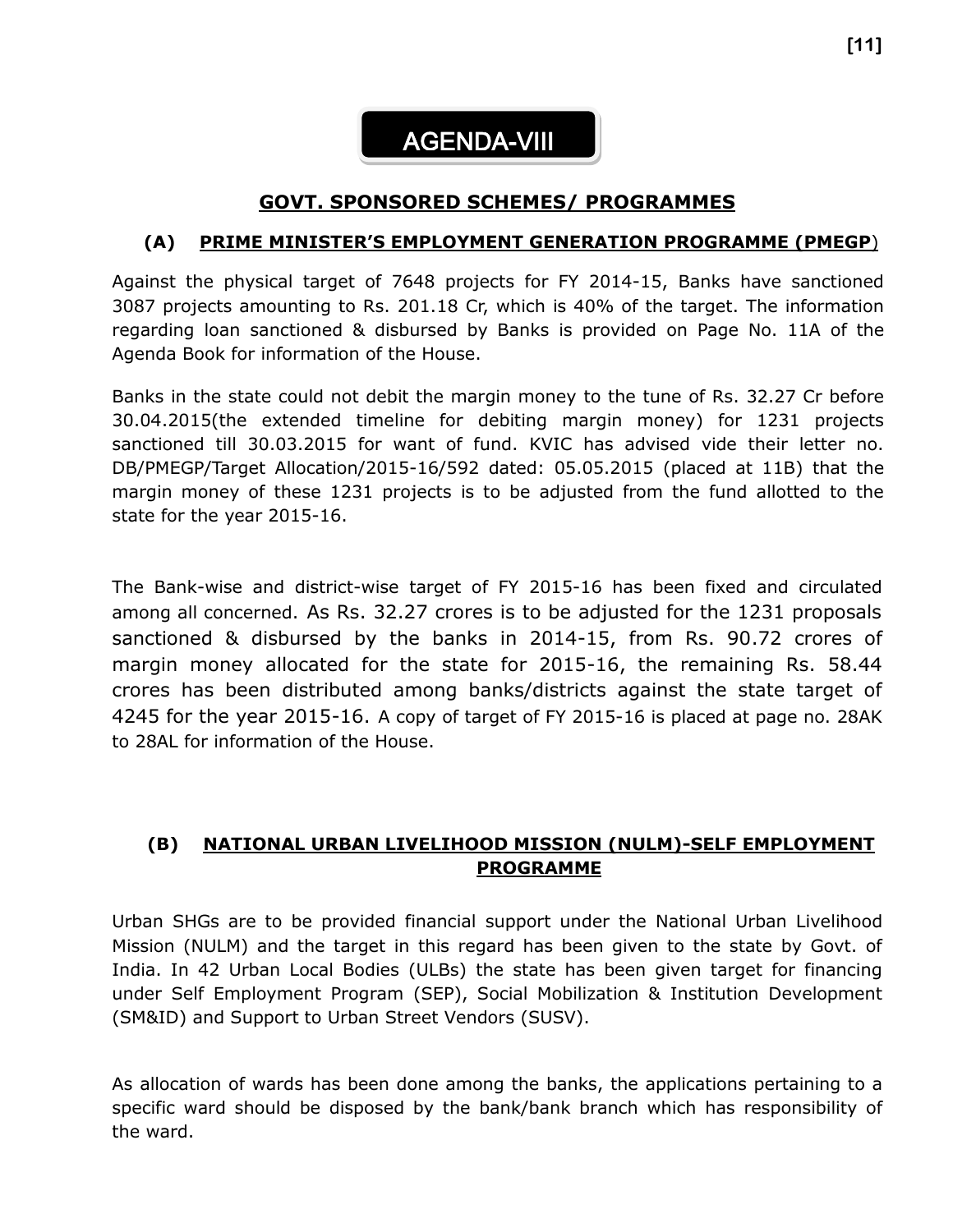AGENDA-IX

## **FINANCE TO SELF HELP GROUPS (SHGs)**

SHGs play a very crucial and effective role in providing timely and adequate credit and other financial services to the vulnerable and weaker sections resulting in overall economic development of the society and Banks play a facilitating role through credit linkages to them. Banks have opened savings bank account of 116952 SHGs and have credit-linked 51403 SHGs during the financial year 2014-15, with total Bank-finance of Rs. 283.52 Crore. Bank wise SHG savings and credit-linkage during 2014-15 is furnished on Page 12A.

The Reserve Bank of India has already advised the detailed guidelines for operationalisation of the Interest Subvention Scheme under NRLM for SHG credit. All Banks are requested to provide the stipulated interest- subvention to all eligible SHG accounts.

The Minutes of the 24<sup>th</sup> Sub-committee meeting on SHGs and RSETI held on 23.03.2015 is placed at page no. 12C to 12E for information of the House.

The Bank-wise and district-wise target of FY 2015-16 has been fixed and circulated among all concerned. A copy of target of FY 2015-16 is placed at page no. 28AM to 28AN for information of the House.

## **JOINT LIABILITY GROUP**

Against the yearly target of 50,000 units, Banks have sanctioned 50296 number of JLGs amounting to Rs. 562.93 Crores which is 100% of the annual target during F.Y. 2014- 15. The RRBs have performed much better than the Commercial Banks with regard to credit linkage of JLGs & SHGs. As SHG & JLG are important tools to reach the so far financially excluded rural people, all Banks are requested to reach out of the weaker sections of the society through these two routes during 2015-16.

The Bank-wise performance under JLG is placed at Page No 12B for information of the House.

The Bank-wise and district-wise target of FY 2015-16 has been fixed and circulated among all concerned. A copy of target of FY 2015-16 is placed at page no. 28AO for information of the House.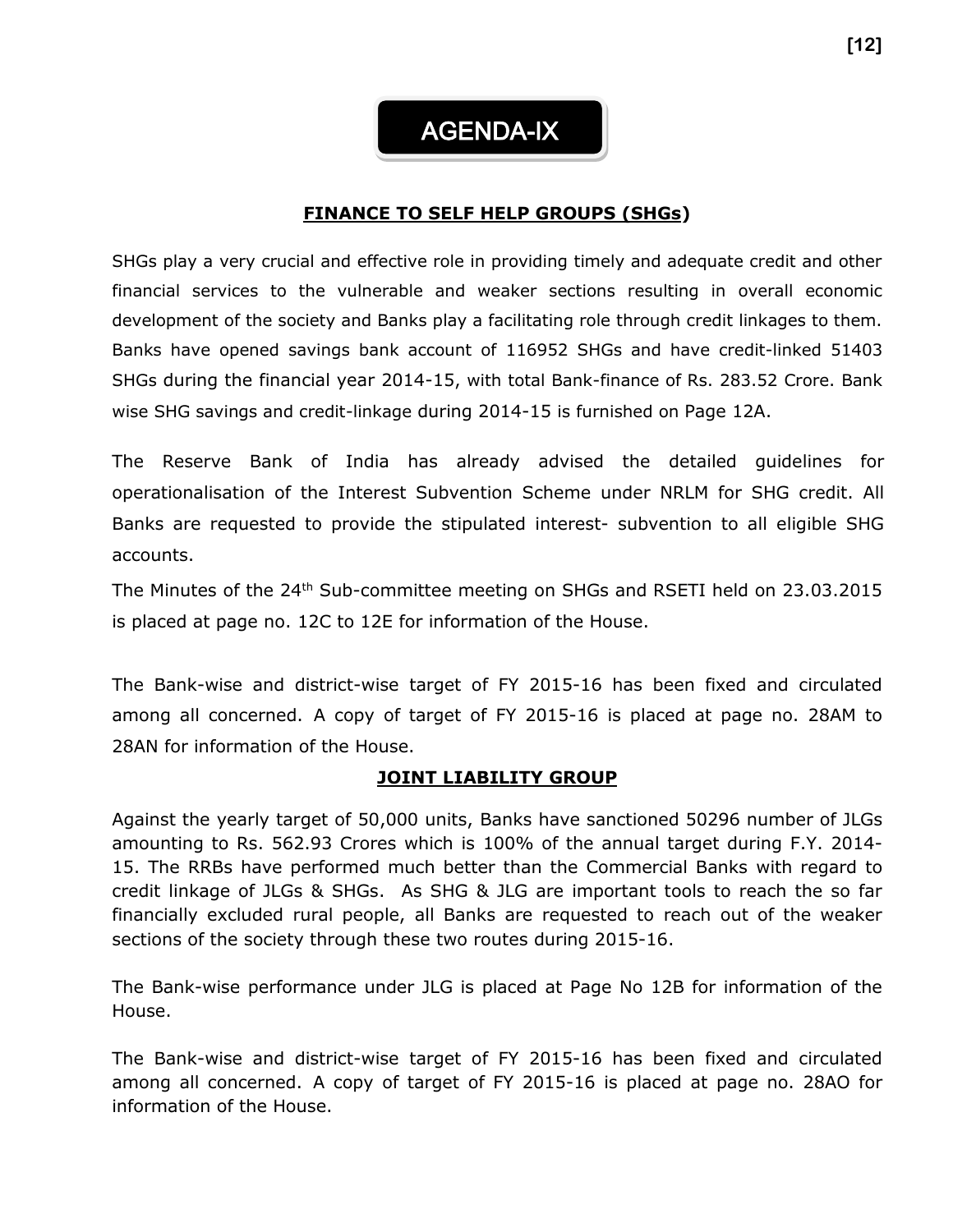# AGENDA-X

## **KISAN CREDIT CARD (KCC)**

#### **REVIEW OF PROGRESS AS ON 31.03.2015**

A summarised statement of Kisan Credit Cards issued by Commercial Banks, RRBs and Co-operative Banks, vis-à-vis their respective targets, during FY 2014-15 is given below:

|                   | Target (No.) |            | <b>Sanctioned (No.)</b> |                    | $\frac{O}{D}$ |
|-------------------|--------------|------------|-------------------------|--------------------|---------------|
| <b>Banks</b>      |              |            |                         | <b>Achievement</b> |               |
|                   | <b>New</b>   | <b>New</b> | <b>Renewal</b>          | <b>TOTAL</b>       | <b>New</b>    |
| Comm. Banks       | 903944       | 628370     | 422668                  | 1051038            | 69.51         |
| <b>RRBs</b>       | 537590       | 353841     | 908455                  | 1262296            | 65.82         |
| <b>TOTAL</b>      | 1441534      | 982211     | 1331123                 | 2313334            | 68.14         |
| Co-op. Banks      | 58466        | 13057      | 144962                  | 158019             | 22.33         |
| <b>GRANDTOTAL</b> | 1500000      | 995268     | 1476085                 | 2471353            | 66.35         |

It is evident from the above Table that Banks operating in the state have sanctioned loans to a total of 2471353 beneficiaries (New-995268 & Renewal-1476085) under KCC amounting to Rs. 20674.42 Crore during the FY 2014-15.

Bank-wise & District-wise performance is furnished on Page No. 14A & 14B.

The Bank-wise and district-wise target of FY 2015-16 has been fixed and circulated among all concerned. A copy of target of FY 2015-16 is placed at page no. 28AP to 28AQ for information of the House.

## **PROVIDING KCC TO ALL ELIGIBLE AND NON-DEFAULTER FARMERs**

In the light of the directives issued by the Ministry of Finance, Government of India, Kisan Credit Card is to be provided to all eligible and non-defaulter farmers. Modified Common Application Form, format of affidavit (for loan upto Rs. 50,000) and Checklist for KCC loan has been provided to the Agri Department, GoB with a request to circulate the same down the line to facilitate generation of loan applications from all eligible farmers. The Agriculture Department, GoB has been requested to provide village-wise list of eligible farmers to Banks, to enable them to extend credit facility to all such farmers.

The Revenue & Land Reforms Department, GOB is requested to arrange for timely issuance of the LPCs by the concerned authorities on the prescribed formats, incorporating all required particulars.

## **Private Sector Banks have also been assigned crop loan targets but their achievement during the financial year under review, is less than 10%.**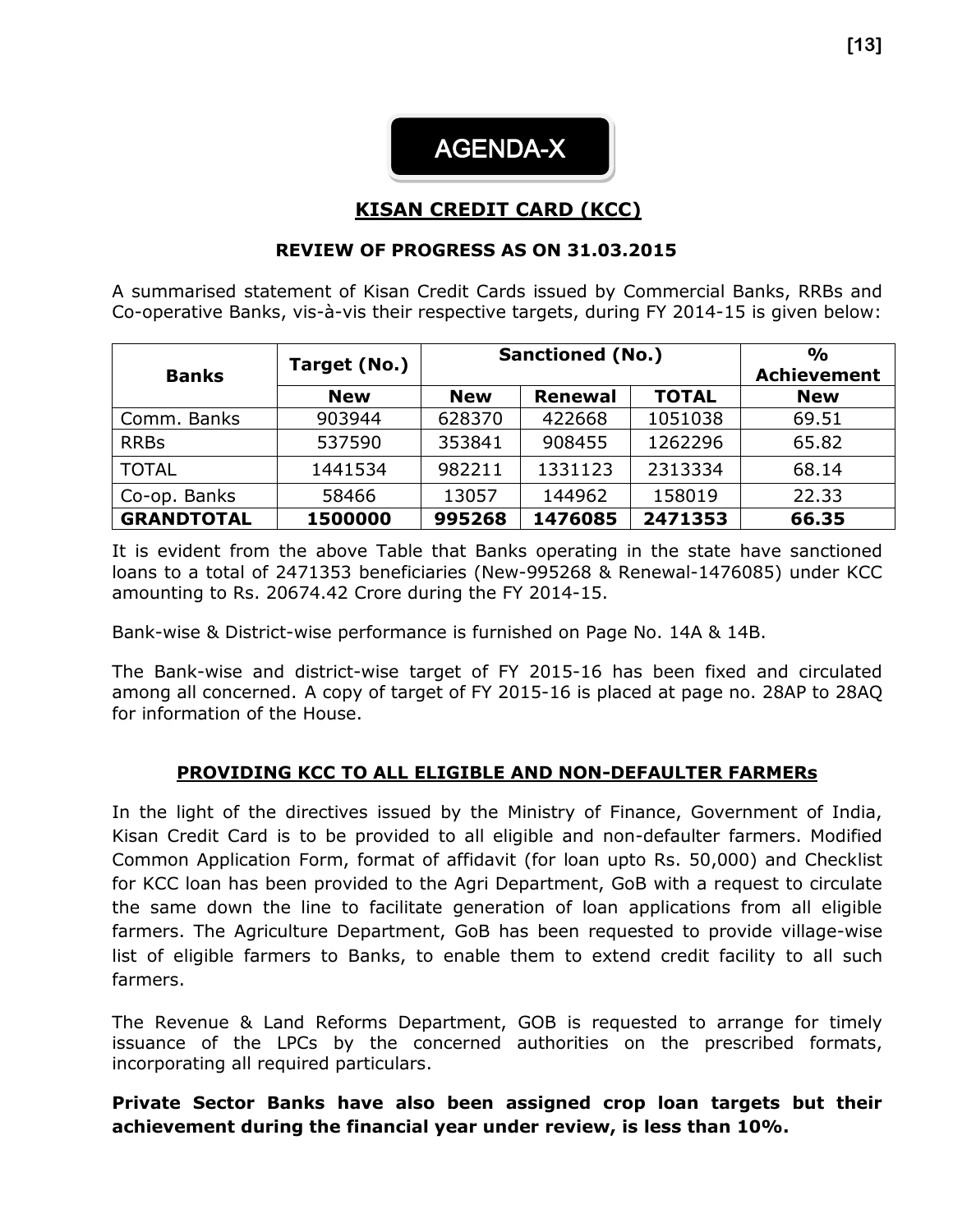## **ISSUANCE OF ATM CARDS TO KCC HOLDERS**

As per RBI instructions, all KCC borrowers are to be issued ATM cum Debit Cards. The Bank-wise information on ATM Cards issued to KCC borrowers is placed at Page No 14C of the Agenda Book for information of the House. All Banks are requested to ensure that ATM cards are issued to all eligible KCC borrowers both at the time of new sanction as well as at the time of renewal.

## **CROP INSURANCE SCHEME**

As per information received from Patna Regional Office of Agriculture Insurance Company of India Ltd, 889497 farmers have been covered under WBCIS Kharif 2014, 391249 farmers have been extended the benefit of crop insurance coverage under MNAIS Kharif 2014 and 888111 farmers have been covered under NAIS RABI 2014-15. Thus, a total of 2168857 farmers have been provided the crop insurance cover, the sum insured being Rs. 5339.07 Crores and the area covered being 2654527.60 hectares by Agriculture Insurance Company of India Ltd. The information on crop insurance received from three insurance companies are as under:

| <b>NAME OF</b><br>THE INSURANCE COMPANY                     | <b>NO. OF FARMERS</b><br><b>WHOSE CROPS</b><br><b>INSURED</b> | <b>AREA</b><br>(IN HA.) | <b>SUM</b><br><b>INSURED</b><br>(INCR) |
|-------------------------------------------------------------|---------------------------------------------------------------|-------------------------|----------------------------------------|
| <b>Agriculture Insurance Company Of</b><br><b>India Ltd</b> | 2168857                                                       | 2654527.60              | 5339.07                                |
| <b>Chola Mandalam</b>                                       | 346759                                                        | 53227.57                | 39.25                                  |
| <b>SBI General Insurance</b>                                | 96145                                                         | 76917                   | 173.06                                 |
| <b>TOTAL</b>                                                | 2611761                                                       | 2707755.17              | 5551.38                                |

Thus, as per information received from the above said 3 insurance companies, a total of 2611761 farmers have been provided crop insurance cover, the sum insured being Rs. 5551.38 Crores and the area covered being 2707755.17 hectares.

Controlling Head of all banks operating in the State have been requested to instruct their operating functionaries to ensure to cover all the crop loans under crop insurance and the claims of agriculture crop insurance should be credited into the beneficiary's account within 15 days of receipt of claim and no interest should be charged in the loan account of borrowers on the claim amount, for the period beyond 15 days of receipt of claim till the date of credit. In case of interest being applied on the claim amount credited with delay beyond 15 days, it should be refunded to the beneficiaries. Controlling Head of all banks operating in the State have also been requested to instruct their operating functionaries to ensure submission of statement of crop insurance at monthly intervals to the Insurance Companies. It should also be ensured that the statement so submitted is complete in all respects.

The position of insurance as advised by Agriculture Insurance Company of India Ltd is furnished on Page- 14D.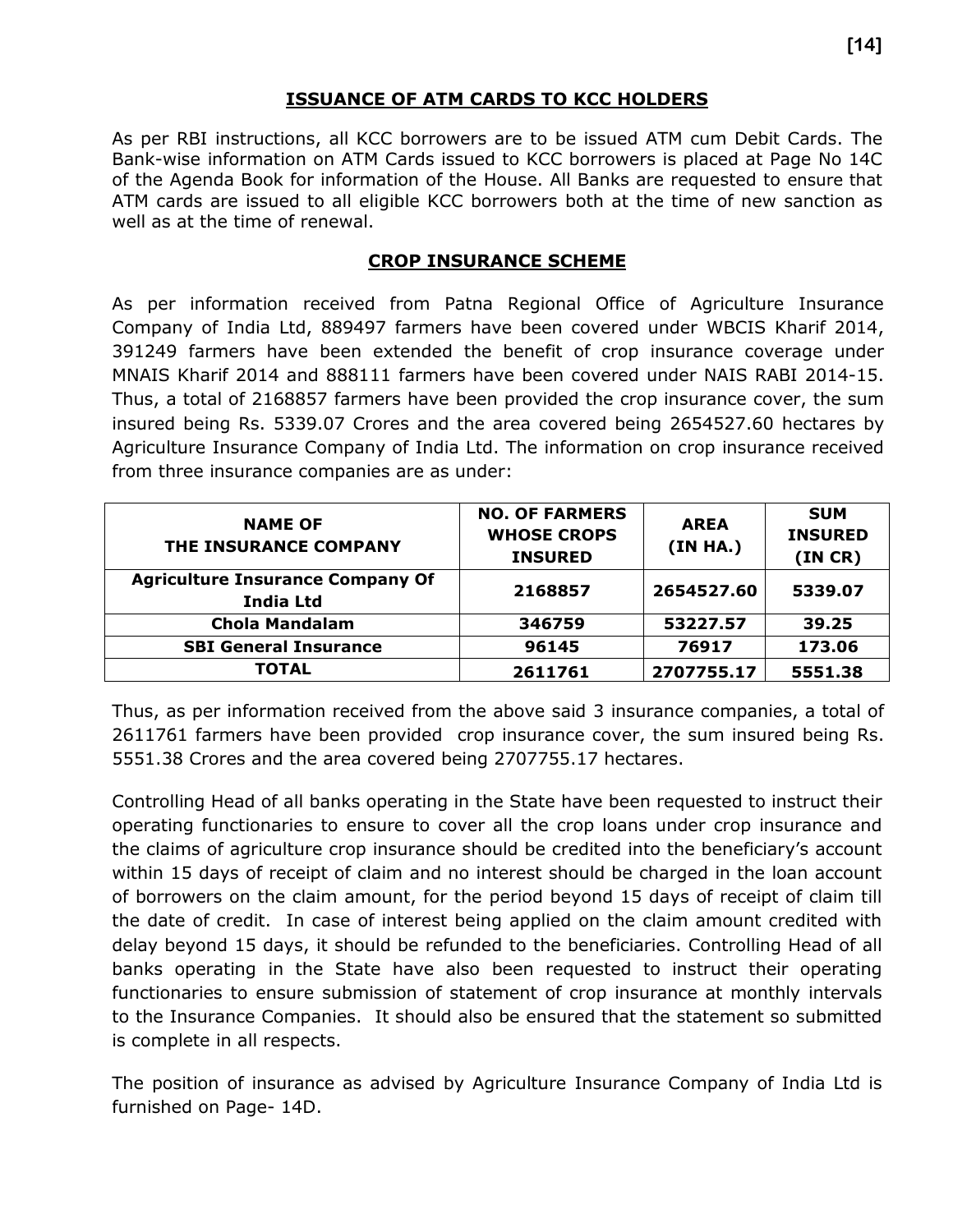# AGENDA-XI

## **DAIRY, FISHERY & POULTRY**

Banks have sanctioned loans amounting to Rs 438.04 Crore to 23814 beneficiaries under various Dairy schemes, Rs. 48.75 Crore to 2139 beneficiaries under Fishery schemes and Rs. 96.08 Crore to 1492 beneficiaries under Poultry schemes during the FY 2014-15. Bank wise performance is furnished on page no. 15A to 15C.

Frequent changes in the policy & implementation mechanism has adversely impacted the performance of banks under Dairy.

The Bank-wise and district-wise target of FY 2015-16 has been fixed and circulated among all concerned. A copy of target of FY 2015-16 is placed at page no. 28AR to 28AT for information of the House.

## **FARM MECHANISATION**

Against the financial target of Rs.2221.87 Crore for the year 2014-15, Banks have sanctioned loans amounting to Rs. 671.52 Crore to 26210 farmers for purchasing farm equipments. While during the same period last year Banks could sanction loans amounting to Rs 611.51 Crore to 14120 farmers, registering Y-o-Y growth of 09% in terms of amount sanctioned and 86% in term of no. of beneficiaries. Bank-wise target and performance is furnished on Page no. 15D for information.

Controlling head of all Banks are requested to advise their branches to initiate requisite measures to increase lending under the scheme.

The Bank-wise and district-wise target of FY 2015-16 has been fixed and circulated among all concerned. A copy of target of FY 2015-16 is placed at page no. 28AV for information of the House.

## **ADVANCES GRANTED TO UNITS PROVIDING STORAGE FACILITY**

Banks have sanctioned loans amounting to Rs. 90.01 Crore to 1232 farmers for storage facility during the financial year 2014-15. All banks are requested to pay more attention towards financing under the scheme as there is a huge demand for storage facility.

Bank- wise target and performance is furnished on Page No. 15E for information.

The Bank-wise and district-wise target of FY 2015-16 has been fixed and circulated among all concerned. A copy of target of FY 2015-16 is placed at page no. 28AU for information of the House.

## **AGRICULTURE TERM LOAN (ATL**)

Against the financial target of Rs.10343.96 Crore for the year 2014-15, Banks have sanctioned loans amounting to Rs. 14572.83 Crore to 727168 farmers.

Bank-wise target and performance is furnished on Page no. 15F for information.

The Bank-wise and district-wise target of FY 2015-16 has been fixed and circulated among all concerned. A copy of target of FY 2015-16 is placed at page no. 28AW for information of the House.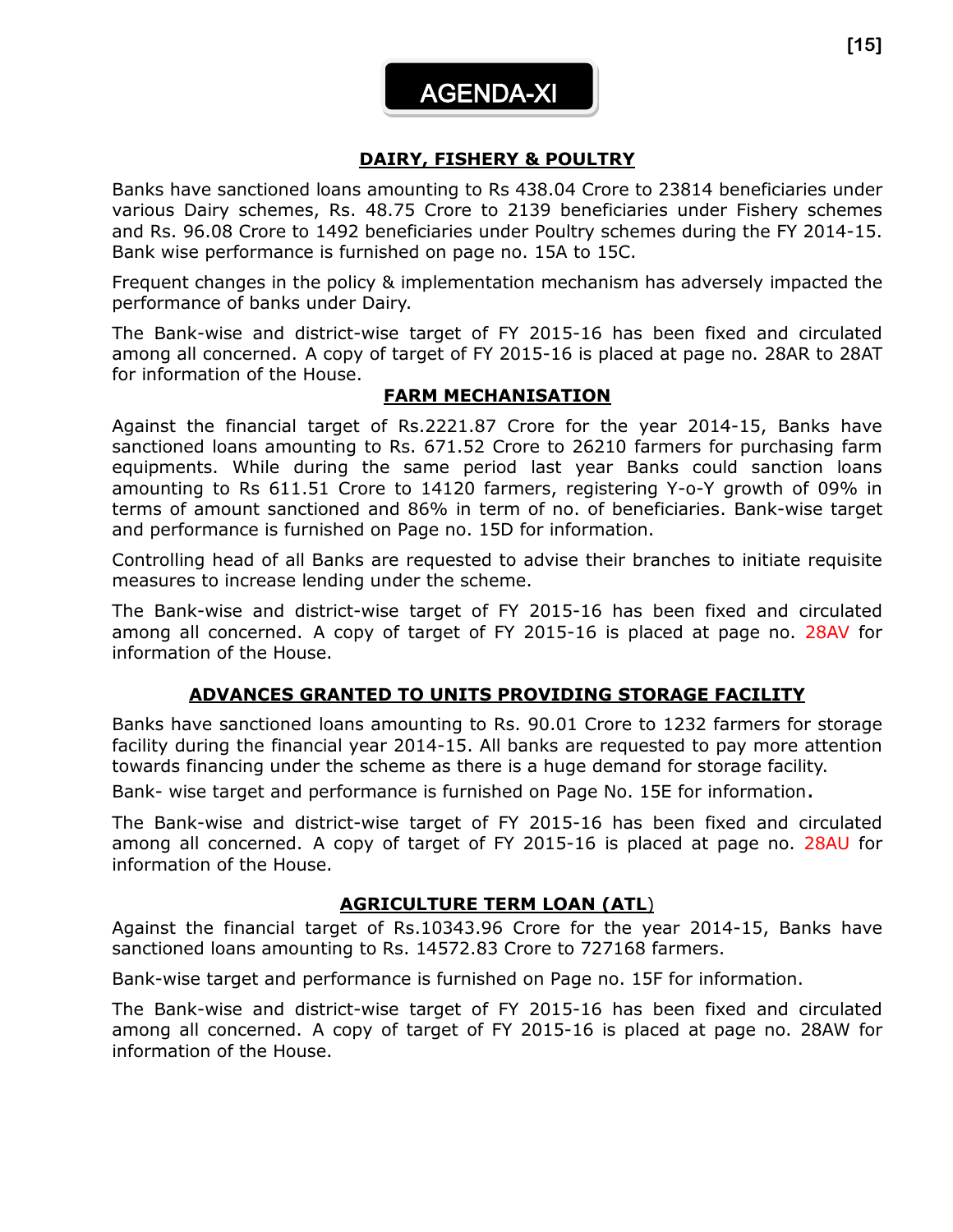# **CD RATIO (As on 31.03.2015)**

(Rs. in Crore)

| <b>Bank</b>                  | <b>Deposits</b> | <b>Advances</b> | <b>CD</b> ratio |
|------------------------------|-----------------|-----------------|-----------------|
| Comm. Banks                  | 187478          | 75407           | 40.22           |
| Co-op. Banks                 | 2265            | 1211            | 53.49           |
| <b>RRBs</b>                  | 21560           | 11841           | 54.92           |
| Total                        | 211302          | 88460           | 41.86           |
| <b>RIDF</b>                  |                 | 4567            |                 |
| Total (Advances +RIDF)       | 211302          | 93027           | 44.03           |
| Investment                   |                 | 7234            |                 |
| Grand Total (Adv.+RIDF+Inv.) | 211302          | 100261          | 47.45           |

As at the end of March'2015, CD Ratio of the state stood at 44.03% which shows an increase of 114 basis points as compared to March'2014. If write-off to the tune of Rs.550.44 Crores had not taken place during the period, the CD ratio of the State would have increased by another 26 bps. The CD ratio of the State would have improved further by 245 basis points, had the State Government utilised the total amount of Rs.9756.08 Crore (as on 31.03.2015), sanctioned under RIDF. As on  $31^{st}$  March, 2015 only 47% of the amount sanctioned under RIDF was utilised by the Government of Bihar.

Bank-wise and district-wise details are furnished on Page no. 19A to 19D.

A positive feature of the CD Ratio of the districts is that no district is having a CD Ratio of less than 25%. This has happened for the first time in the state.

It is pertinent to mention here that an amount of Rs.8819.51 Crores have been financed to units functioning in Bihar by SBI, PNB, Allahabad Bank, Corporation Bank, Indian Overseas Bank, Punjab & Sind Bank, IDBI bank, State Bank of Bikaner & Jaipur, Federal Bank and Axis Bank by their branches operating outside the State and the amount has been taken into account for calculating the CD ratio as per guidelines issued by the Reserve Bank of India vide their circular No.-RPCD.LBS.BC.No.47/02.13.03/2005-06 dated 9th November 2005.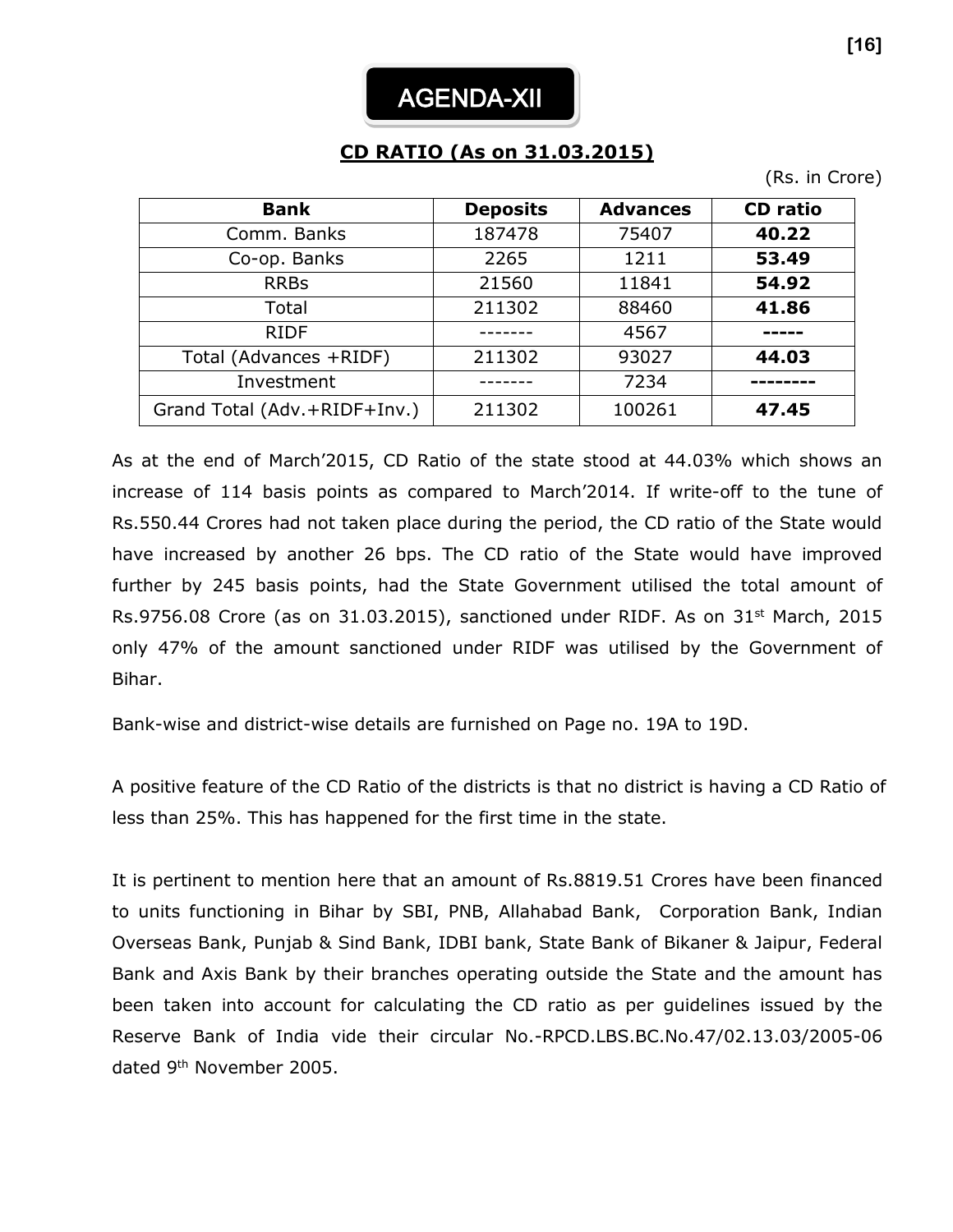## **RECOVERY**

| A summary of the recovery data (as on 31.03.2015) is given below. | (Rs.in Crore)        |                         |                   |
|-------------------------------------------------------------------|----------------------|-------------------------|-------------------|
| <b>Bank</b>                                                       | <b>Demand raised</b> | <b>Amount recovered</b> | <b>Recovery %</b> |
| Comm. Banks                                                       | 21270                | 11794                   | 55.45             |
| Co-op. Banks                                                      | 701                  | 234                     | 33.39             |
| <b>RRBs</b>                                                       | 6096                 | 5287                    | 86.73             |
| Total                                                             | 28067                | 17315                   | 61.69             |

Recovery percentage is at 61.69% of the total demand raised by Banks as on  $31^{st}$ March, 2015. The recovery position needs improvement in order to drive the financing by Banks in the State. While the Banks are following up with the borrowers for recovery of their dues, the State government is requested to help the Banks in their efforts. A better recovery culture will act as an incentive for Banks to lend more.

Bank-wise position of recovery as on 31.03.2015 is furnished on Page No. 19E.

With regard to disposal of top ten certificate cases of the districts, the progress has not been very encouraging. The State Government is requested to sensitize the functionaries at district level to give adequate attention towards disposal of certificate cases, execution of Possession Notice under SARFAESI Act and action against big defaulters of the district so that Banks may recover their dues from the defaulters. In the first Sub-Committee meeting of SLBC on Industries held on 30.10.2013, it was decided that monthly meeting should be conducted by SDC (Banking) in each district on Recovery & Certificate Case related issues of Banks. In the  $51<sup>st</sup>$  SLBC meeting held on 21.02.2015, top 10 certificate cases of each district was incorporated in the agenda book for recovering the dues from the defaulters. The State Govt. is requested to suitably instruct the concerned district authorities to hold the said meeting in all Districts on regular basis for discussing all recovery related issues of Banks.

## **NPAs & WRITE-OFF**

As on 31.03.2015, overall position of NPAs and the amount of loans written off is as under:

(Rs. in Crore)

| <b>Banks</b> | <b>Total</b><br>Adv. | <b>Total</b><br><b>NPA</b> | $%$ of<br><b>NPA</b> | Amt.<br>written-off |
|--------------|----------------------|----------------------------|----------------------|---------------------|
| Comm. Banks  | 66368                | 4018                       | 6.05                 | 474                 |
| Co-op. Banks | 1211                 | 299                        | 24.66                |                     |
| <b>RRBs</b>  | 11841                | 268                        | 2.26                 | 76                  |
| <b>Total</b> | 79420                | 4585                       | 5.77                 | 550                 |

NPA of Banks at 5.77% is a matter of great concern. All steps should be taken for bringing the NPA level below 3%.

Amount Written off and Segment-wise details of NPA amount is furnished on Page No. 19F for discussion and review by the House.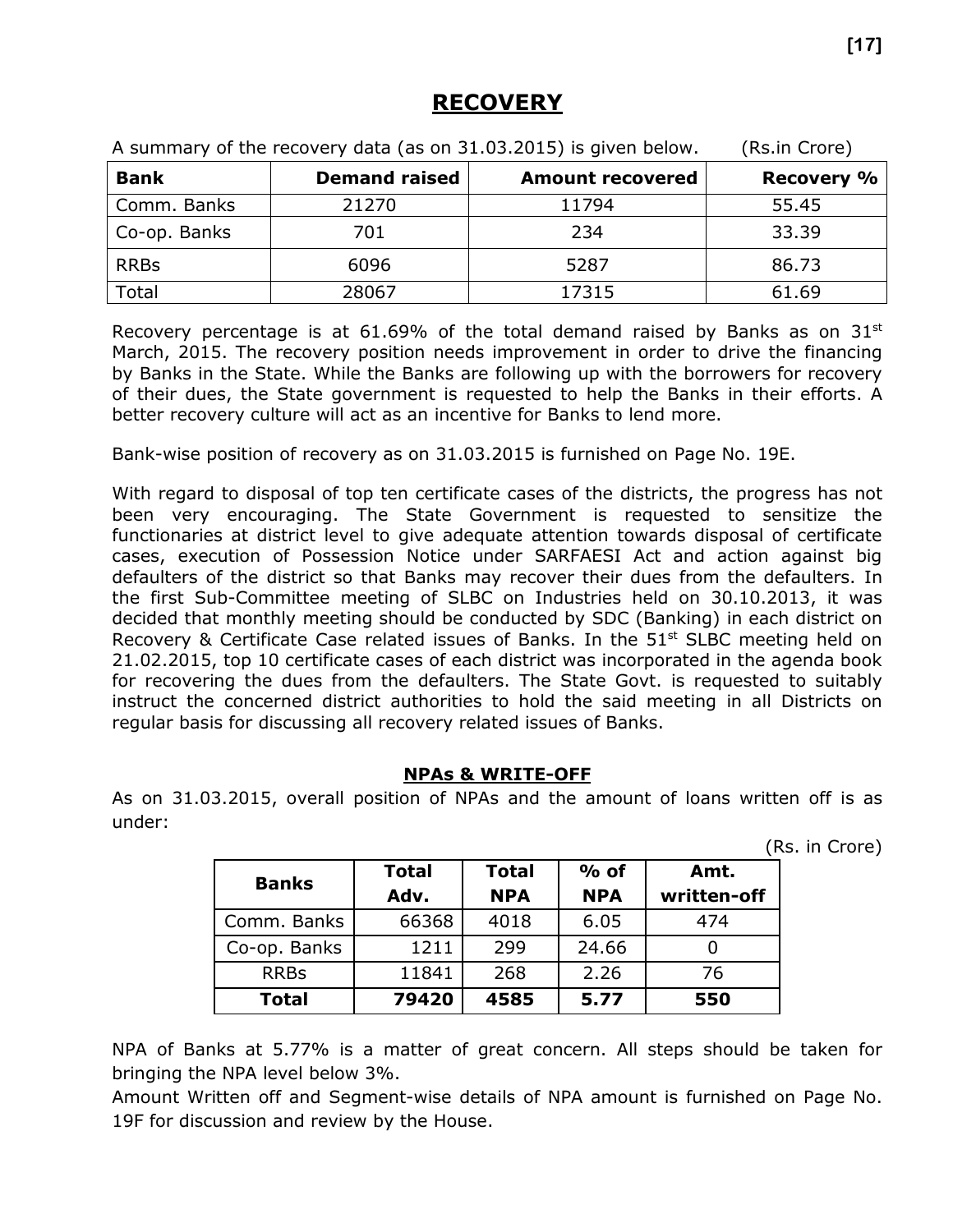## **CERTIFICATE CASES & DISPOSAL OF TOP 10 CASES**

As on 31.03.2015, overall position of Certificate Cases filed by all Banks is furnished below:

| <b>Banks</b> | <b>Total Cases</b><br>$(No.)$ As on<br>31.12.2014 | <b>Total</b><br><b>Cases</b><br>(Amount)<br>As on<br>31.12.2014 | Cases<br>filed<br>(No.)<br>(During<br>the<br>quarter) | Cases<br>filed<br>(Amount)<br>(During<br>the<br>quarter) | Cases<br>disposed<br>of $(No.)$<br>(During<br>the<br>quarter) | Cases<br>disposed<br>оf<br>(Amount)<br>(During<br>the<br>quarter) | <b>Pending</b><br>Cases (No.)<br>As on<br>31.03.2015 | Pending<br>Cases<br>(Amount)<br>As on<br>31.03.2015 |
|--------------|---------------------------------------------------|-----------------------------------------------------------------|-------------------------------------------------------|----------------------------------------------------------|---------------------------------------------------------------|-------------------------------------------------------------------|------------------------------------------------------|-----------------------------------------------------|
| Comm         | 340690                                            | 1749.74                                                         | 8059                                                  | 79.27                                                    | 3016                                                          | 20.01                                                             | 345733                                               | 1809.00                                             |
| $Co$ -op     | 34614                                             | 70.12                                                           | 0                                                     | 0                                                        | 0                                                             | 0                                                                 | 34614                                                | 70.12                                               |
| <b>RRBs</b>  | 29699                                             | 24.94                                                           | 4243                                                  | 4.27                                                     | 5378                                                          | 4.29                                                              | 28564                                                | 24.92                                               |
| Total        | 405003                                            | 1852.49                                                         | 12302                                                 | 83.54                                                    | 8394                                                          | 24.30                                                             | 408911                                               | 1911.73                                             |

It is evident from the above Table that during the fourth quarter of FY 2014-15, 12302 cases were filed and 8394 cases were disposed off and 408911 cases involving Rs. 1911.73 Crore are pending at different stages. A disturbing trend in this data is that the disposal rate of certificate cases is much slower than the fresh cases filed, which results in increasing the no. and amount of pending cases in each successive quarter. This large amount of bad loans, if recovered and recycled, can further enhance disbursements by Banks. The list containing details of top 10 Certificate Cases of each district has been provided to the SDC-Banking of the respective districts for effecting recovery in these cases. However, very meagre recovery has been made in these accounts despite regular follow up by Banks at the district level. The State Government is requested to instruct the district-administration of all districts to initiate requisite steps at their end for early disposal of the top 10 Certificate Cases. At the same time, Block-level recovery camps on the lines of credit camp, need to be organised which will help Banks in improving their asset quality besides conveying a message to the borrowers, for timely repayment of loans.

Bank-wise no. & amount of pending certificate cases pending with amount is furnished on Page No. 19G.

## **PRIORITY SECTOR LENDING**

As on 31.03.2015, the Benchmark of 40% for Priority Sector advances has been achieved by majority of the Banks. The House may notice that the ratio of Priority Sector advances to total advances is as high as 69.67% in the State, which is well above the Benchmark. Bank-wise position is furnished on Page No. 19H & 19I.

(Rs. in Crore)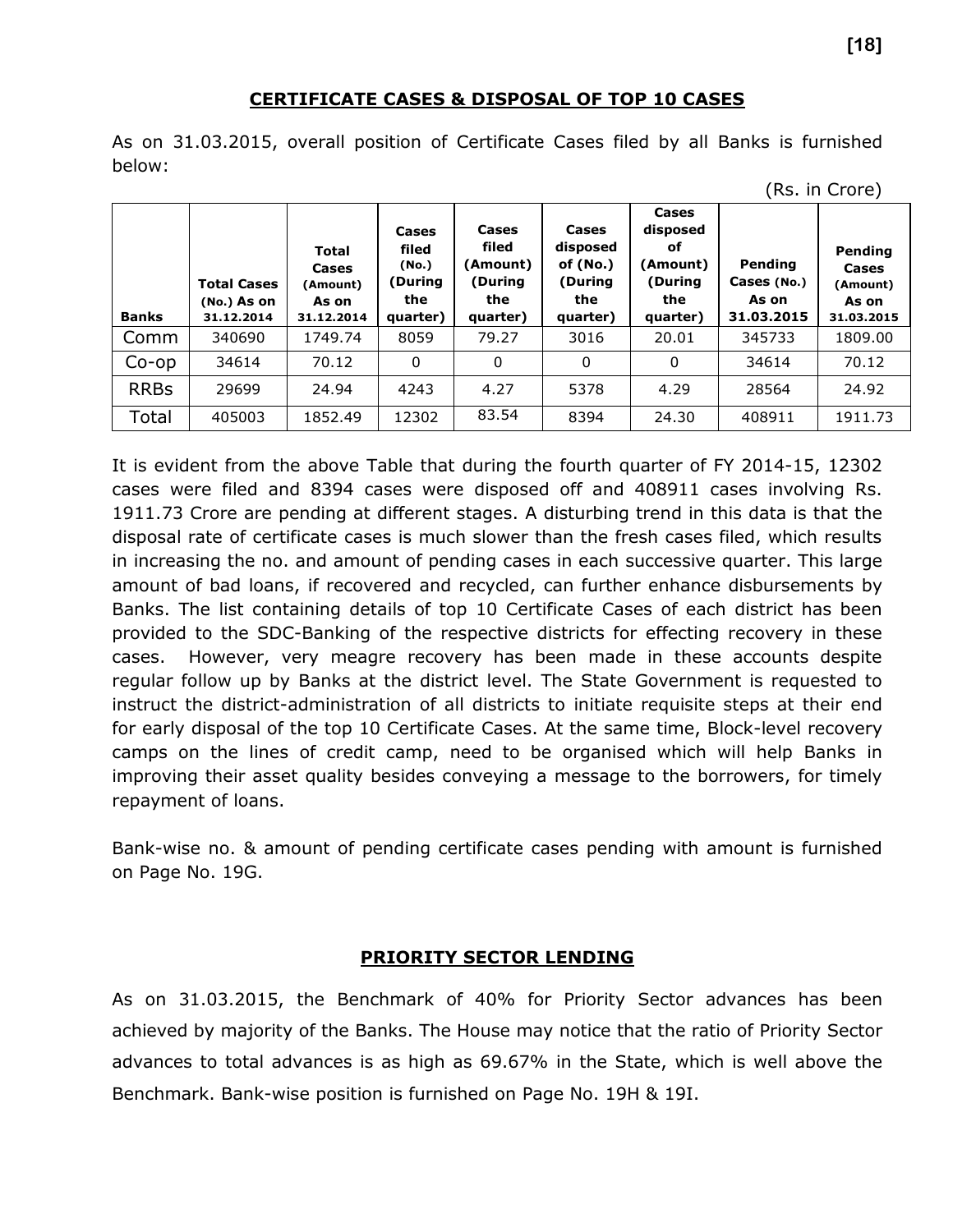#### **AGRI CREDIT**

At the State level, the ratio of Agri Credit to Total Advances stands at 38.49% as on 31.03.2015, against the national benchmark of 18%. However, a few Banks have failed to achieve the benchmark. Bank-wise position is furnished on Page No19H.

#### **DIFFERENTIAL RATE OF INTEREST (DRI)**

As on 31<sup>st</sup> March, 2015 the aggregate advances level under DRI Scheme stands at Rs. 49.86 Crore, which is 0.07 % of the total advances of Rs.66568.11Crore as on 31.03.2014.

A total of 3957 beneficiaries were provided loans amounting to Rs. 6.27 Crore under DRI Scheme during the period under review. Out of this, 309 beneficiaries were provided credit support of Rs. 0.71 Crore to complete their dwelling units under Indira Awas Yojana. Banks should provide more loans under the Scheme to the needy and eligible beneficiaries, and ensure maximum coverage of people belonging to SC/ST and women categories, apart from providing top-up Loans to the beneficiaries of Indira Awas Yojana. Also, Banks should step up financing to the rural artisans like carpenters, blacksmiths, washermen, cobblers etc. under the Scheme. Bank-wise position is furnished on Page No. 19I & 19J.

#### **WEAKER SECTION**

Total loan extended by Banks to the weaker section, as on  $31<sup>st</sup>$  March' 2015 was Rs. 20973.47 Crore out of the aggregate advances of Rs.79640.10 Crore i.e. 26.34% of the total advances, against the benchmark of 10%. Further, as percentage of Priority Sector Advances, the achievement comes to 37.80% which is much better than the Benchmark of 25%.

Bank-wise position is furnished on Page No. 19I.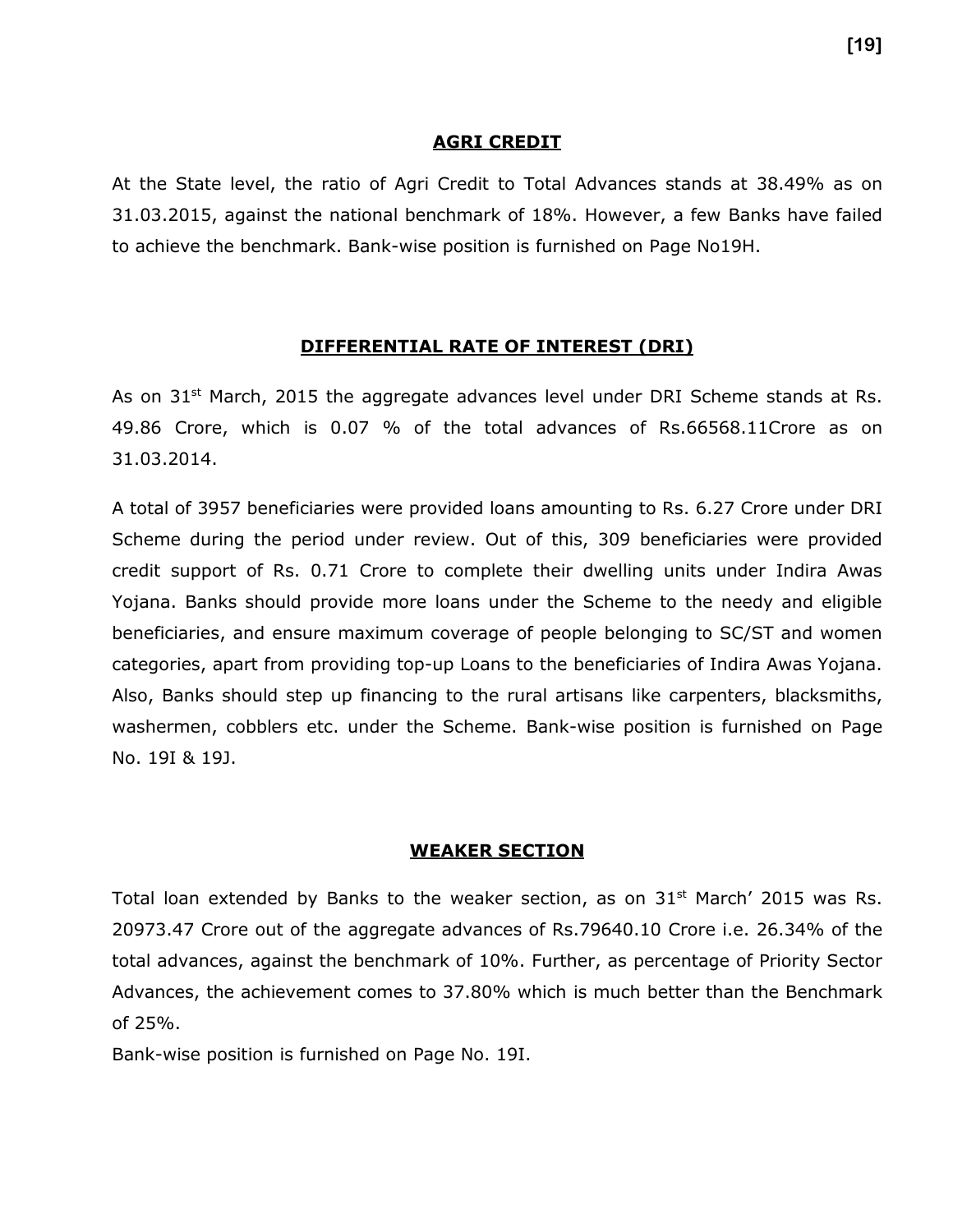# **AGENDA-XIII**

#### **OPENING OF NO-FRILL ACCOUNTs AND TRANSACTIONS DONE BY BCAs**

As per information received from Banks, a total of 13648111 No-Frill accounts were opened during FY 2014-15. Thus, a total of 27407774 No-frill accounts have been opened till 31<sup>st</sup> March, 2015 cumulatively. Out of these, 21975270 accounts are operational.

Bank & District-wise details with respect to No Frill accounts opened and transactions carried out by BCAs is furnished on Page No. 20A to 20D.

## **EXTENDING MOBILE BANKING AND INTERNET BANKING FACILITY**

All Banks should extend mobile Banking and internet Banking facility to customers as these are not only cost-effective but also adds to customer-convenience. As per information received by SLBC, Banks have provided Mobile Banking facility to 2793248 customers whereas the facility of Internet Banking has been provided to 1866926 customers. Controlling Head of all Banks operating in the State are requested to bestow their attention and initiate requisite steps for extending these facilities further as it would facilitate the service delivery of Banks.

Bank-wise information regarding Mobile Banking and Internet Banking facility provided, is furnished on Page 20E.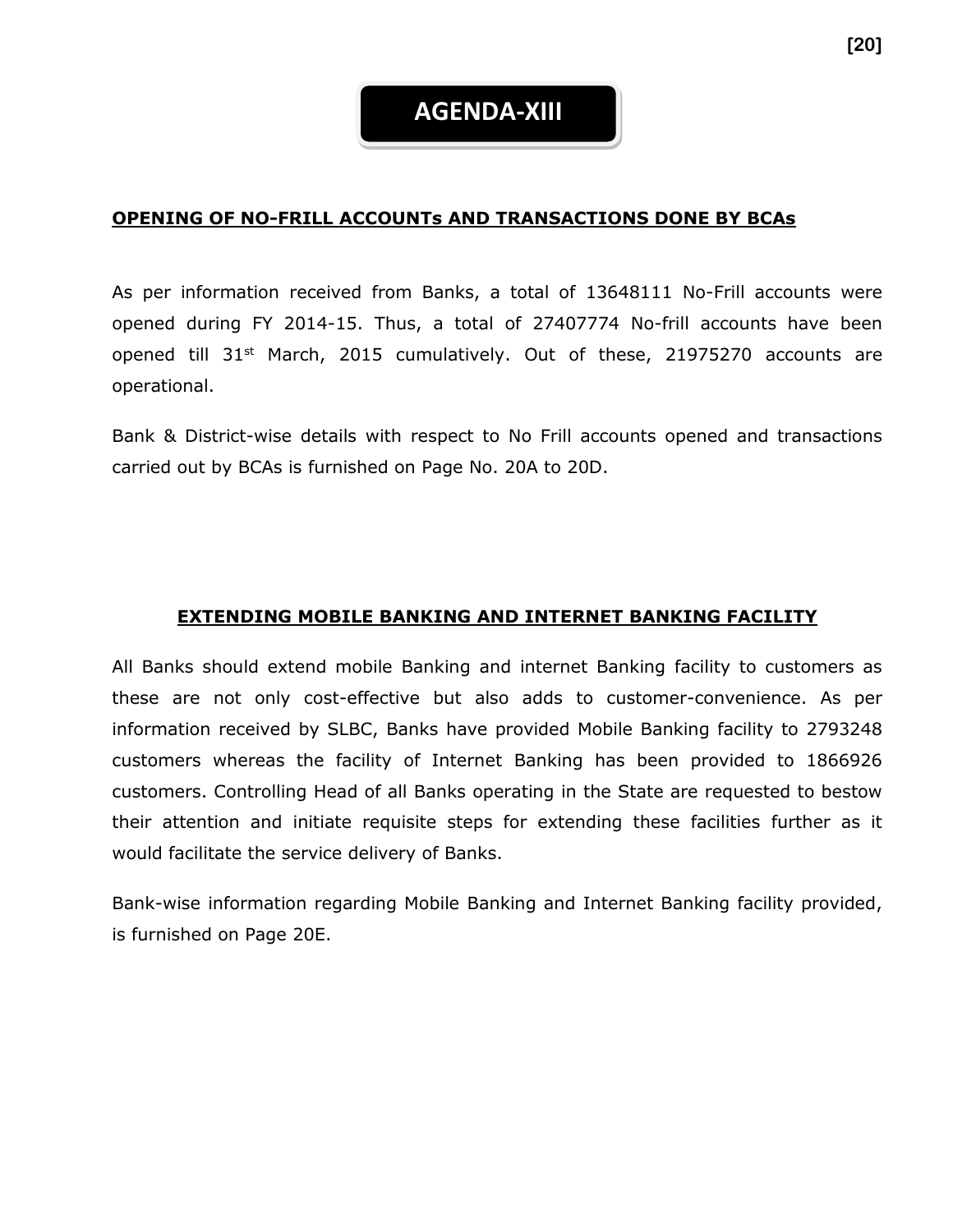# **AGENDA-XIV**

## **IMPLEMENTATION OF FINANCIAL INCLUSION PLANS IN LWE AFFECTED DISTRICTS**

The Government of India is regularly reviewing the progress made in implementing Financial Inclusion in Left Wing Extremist (LWE) affected districts in the State of Bihar with a focus on development of Infrastructure, Credit availability, Advocacy, Livelihood development etc. There are 15 LWE affected districts in Bihar.

Banks operating in these districts are implementing financial inclusion plans on a priority basis for extending Banking facilities to these LWE affected areas. Credit extension by Banks during the financial year 2014 - 2015 in these districts is furnished below, which shows improvement in all the districts, over the same period during the last Financial Year:

| :SL.<br>No.    | <b>District</b> | <b>Disbursement</b><br>under ACP during<br>the quarter ended<br>March'15<br>(Rs. in Lakh) | <b>Disbursement</b><br>under ACP during<br>the quarter ended<br>March'14<br>(Rs. in Lakh) | Growth<br>(%) |
|----------------|-----------------|-------------------------------------------------------------------------------------------|-------------------------------------------------------------------------------------------|---------------|
| 1              | Arwal           | 38764                                                                                     | 31783                                                                                     | 21.96         |
| $\overline{2}$ | Aurangabad      | 155992                                                                                    | 141335                                                                                    | 10.37         |
| 3              | Bhojpur         | 188770                                                                                    | 167029                                                                                    | 13.02         |
| $\overline{4}$ | East Champaran  | 270860                                                                                    | 200762                                                                                    | 34.92         |
| 5              | Gaya            | 234588                                                                                    | 203553                                                                                    | 15.25         |
| 6              | Jamui           | 84870                                                                                     | 67376                                                                                     | 25.96         |
| 7              | Jehanabad       | 62735                                                                                     | 48791                                                                                     | 28.58         |
| 8              | Kaimur          | 155226                                                                                    | 118489                                                                                    | 31.00         |
| 9              | Munger          | 96487                                                                                     | 75595                                                                                     | 27.64         |
| 10             | Nalanda         | 152713                                                                                    | 130259                                                                                    | 17.24         |
| 11             | Nawada          | 83764                                                                                     | 70380                                                                                     | 19.02         |
| 12             | Patna           | 1184625                                                                                   | 1034628                                                                                   | 14.50         |
| 13             | Rohtas          | 232535                                                                                    | 190596                                                                                    | 22.00         |
| 14             | Sitamarhi       | 133358                                                                                    | 110235                                                                                    | 20.98         |
| 15             | West Champaran  | 257201                                                                                    | 208457                                                                                    | 23.38         |
|                | <b>TOTAL</b>    | 3332488                                                                                   | 2799268                                                                                   | 19.05         |

It is evident from the above that Banks have extended higher quantum of credit as compared to last year in the LWE affected districts.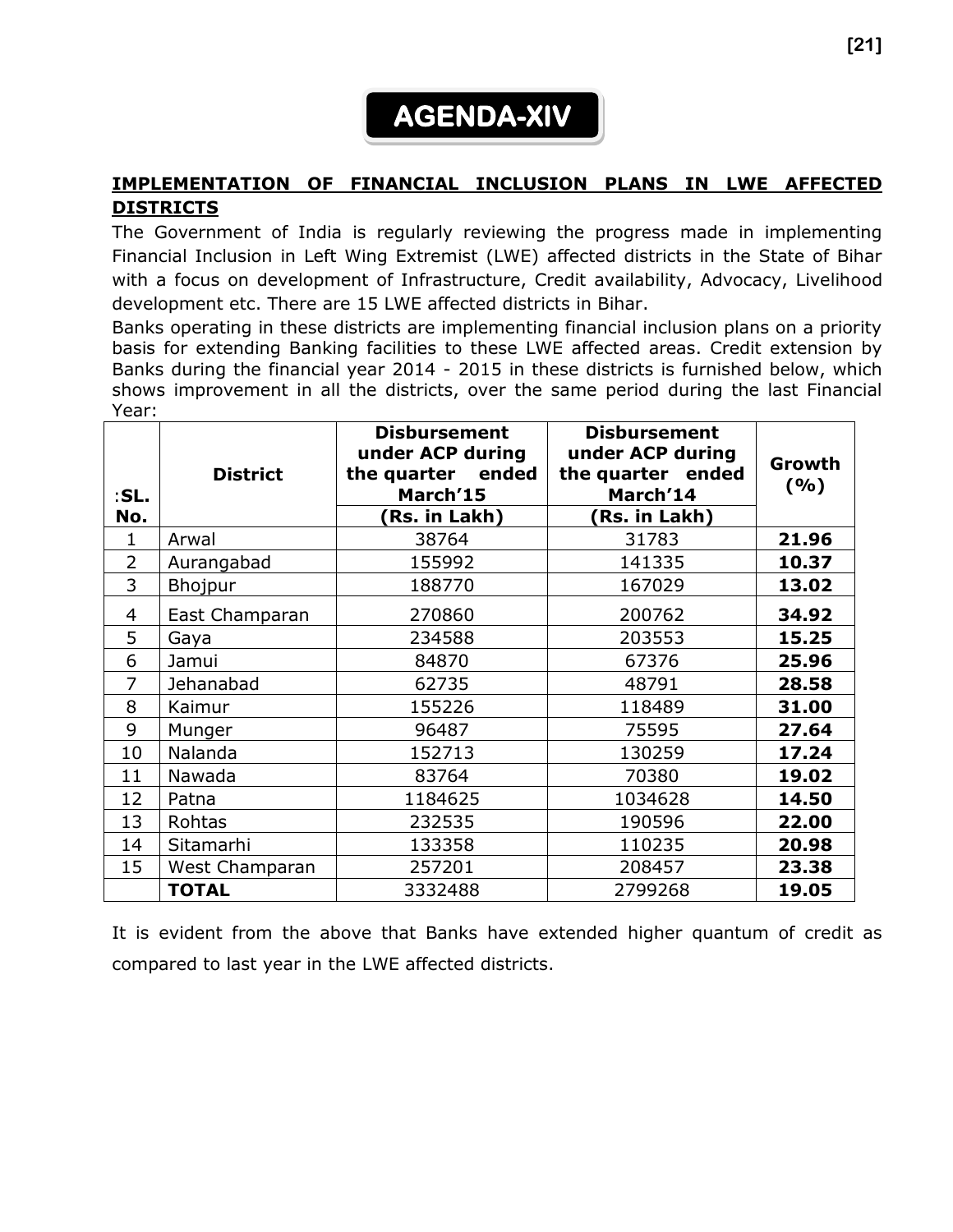## **AGENDA-XV**

## **INVESTIGATION OF CYBER FRAUD & COUNTERFEIT NOTES DETECTED BY BANKS**

As per the suggestion of DFS, Govt. of India, investigation of cyber frauds and other related issues is a regular agenda item of all SLBCs across the country. Controlling Head of all Banks operating in the State are requested to bring to the notice of the State Government occurrences of cyber fraud and detection of counterfeit notes so that appropriate steps may be initiated by the Government in this regard. At the State Head Quarter a separate wing has been established for speedy investigation and disposal of cases related to cyber crime.

**AGENDA-XVI**

#### **FUNCTIONING OF RURAL SELF EMPLOYMENT TRAINING INSTITUTEs (RSETIs)**

RSETIs are functional in all the 38 districts of the State. They are engaged in skill development of the unemployed youth for undertaking self employment venture/ wage employment. Up to the quarter ending MArch'2015 of the financial year, 759 training programmes have been organised and 20819 youth were imparted training by the RSETIs. Altogether 90818 persons have been trained by the RSETIs in the State by organizing 3272 programmes since inception. The detailed information pertaining to RSETIs in the State is placed on Page No. 23A for information.

Controlling Head of all Banks operating in the State have been requested to arrange to issue instructions to all their branches to sponsor at least 5 trainees in a financial year to the RSETI functioning in the district and also to provide credit-linkage to at least 5 RSETI trained persons in a financial year. This will help the trained youth to start their own venture and also improve the grading of RSETIs as settlement of trainees is a key parameter for grading by GoI.

Under the PMEGP Scheme, the beneficiaries are to be provided training before loan is disbursed to them. The KVIC, KVIB & DIC are requested to utilise the Training facilities available at the RSETIs for PMEGP beneficiaries.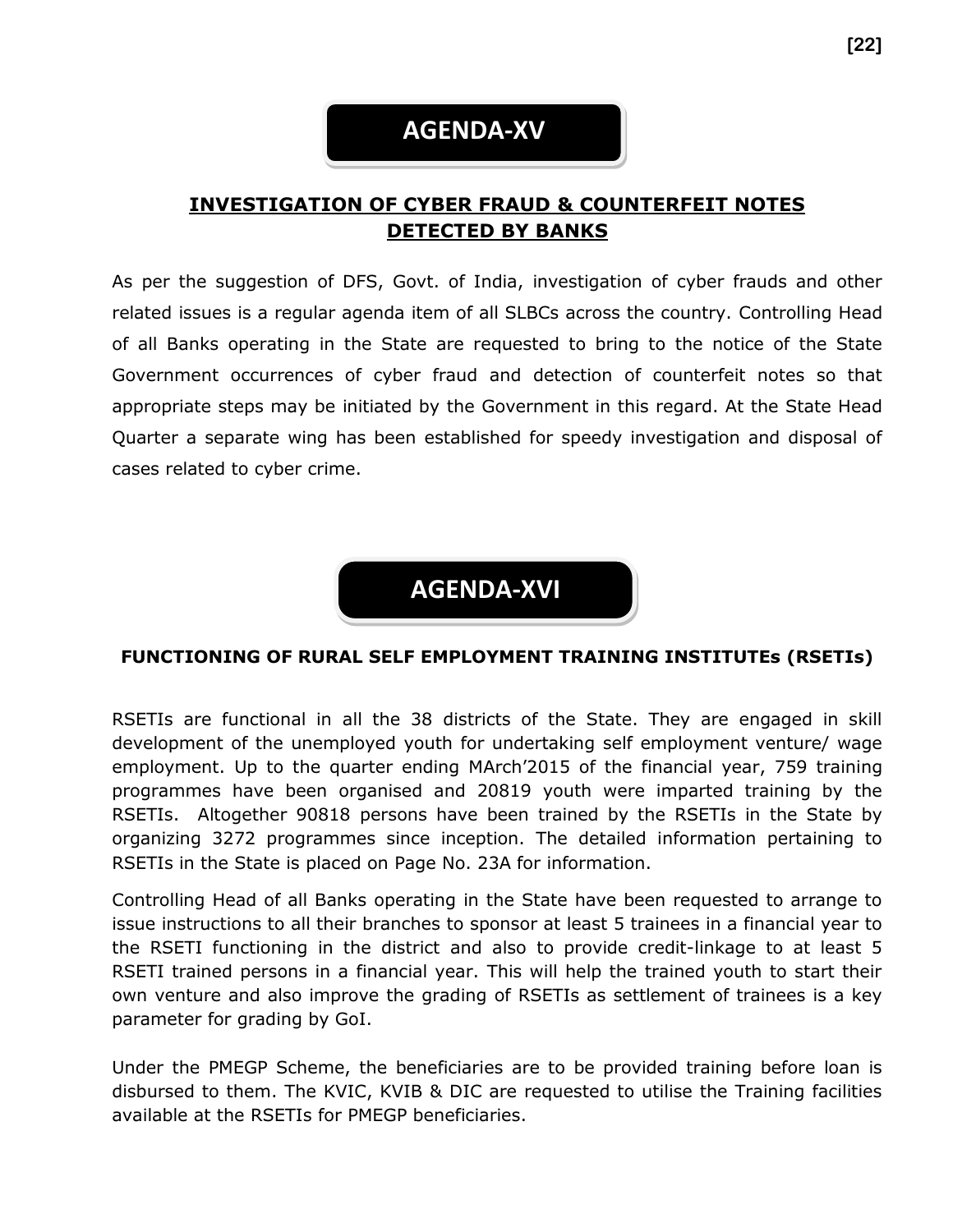#### **LAND ALLOTMENT AT RSETIs**

Allotment of land in two districts is pending in Nawada and Patna in connection with construction of RSETI building. The state government has already advised the District Magistrates of these districts to make available land at the earliest so that building of RSETI may be constructed thereat. The encroachment in the allotted land for RSETI at Jamui has come in the way of construction of building. State Govt. is requested to help resolve the issue to enable RSETI Jamui complete construction. All Banks which have been provided with land and fund, are requested to complete construction of RSETI building at the earliest. MoRD, Govt. of India has now issued specific instructions for withdrawal of fund from the banks where construction work does not commence on or before 01.07.2015.

#### **REIMBURSEMENT OF EXPENSES**

The State Govt. has directed the District Magistrates of all districts for payment of training expenses to concerned RSETIs. However there are still many instances of bills pending with distt. authorities. The Deputy Secretary, MoRD, GoI, New Delhi has advised that MoRD would be reimbursing the cost of training BPL candidate in RSETIs which are graded A/B/AA/AB/BA/BB through the State Rural Livelihood Mission.

The modalities for reimbursement of training expenses of RSETI has been provided by MoRD. Modalities for reimbursement of training cost of RSETIs for 2013-14, 2014-15 has been advised to all banks having RSETI responsibilities. Banks are requested to submit reimbursement claim for 2013-14 onwards to SRLM, Govt. of Bihar at the earliest for settlement.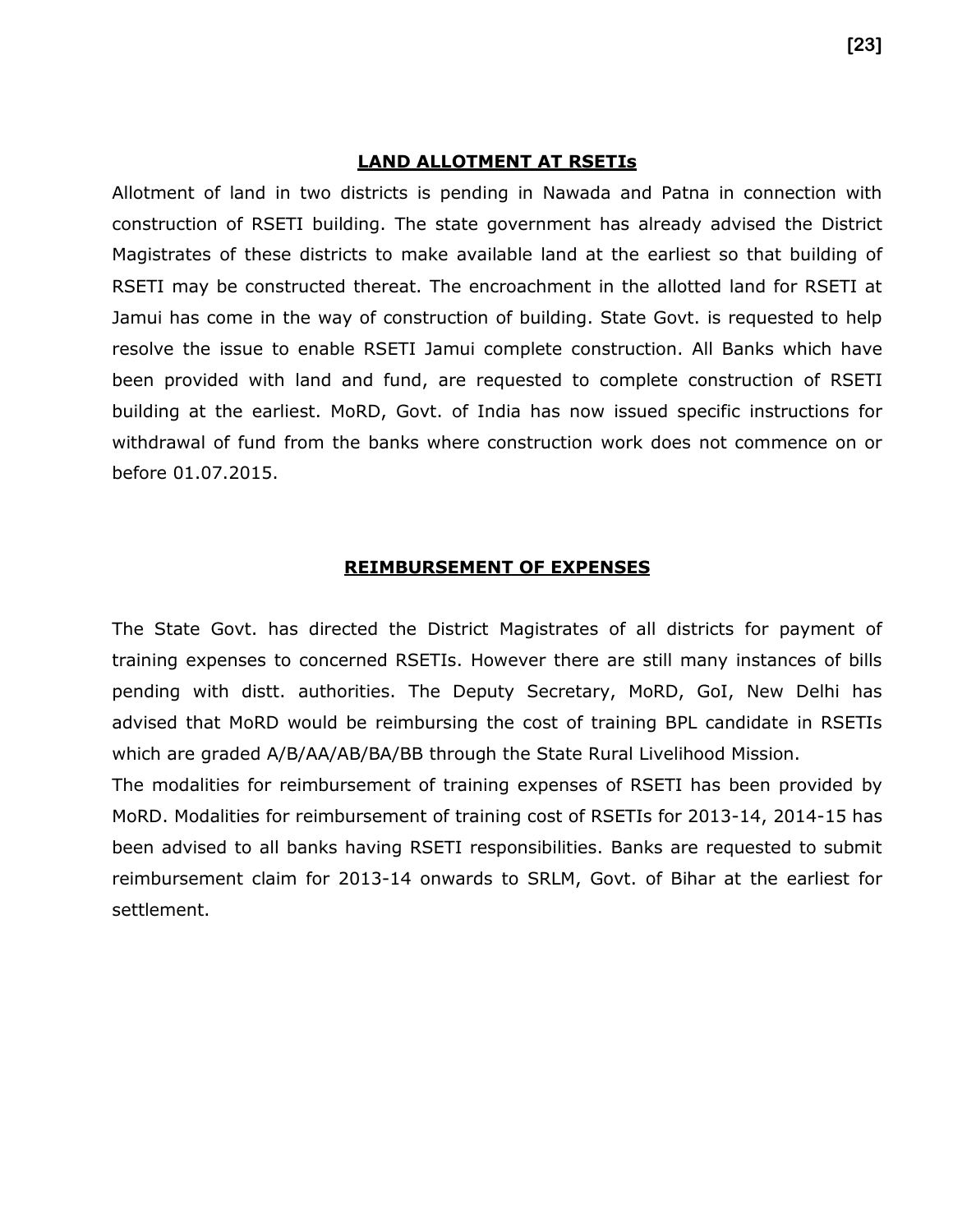# **AGENDA-XVII**

#### **FINANCIAL LITERACY INITIATIVES**

Financial Literacy Centers (FLCs) are functional in all the districts in the State. 152977 persons participated in 2029 camps organised by the FLCs during the fourth quarter of FY 2014-15. The information pertaining to FLCs in the State is placed at Page No. 24A for information.

As per instructions received from the GoI, all rural branches are to conduct at least one financial literacy camp in each month and Financial Literacy Guide, Diary & Poster, designed by RBI, is to be used by the branches in the camp to explain the basic financial issues. The data of Financial Literacy Camps organised by rural branches in the districts is placed at page no. 24B.

The Financial Literacy materials, as per requirement of Banks has been printed and distributed by SLBC among Banks in the state. All Banks are requested to ensure that their rural branches undertake Financial Literacy activities using the standard Financial Literacy materials at the required intervals.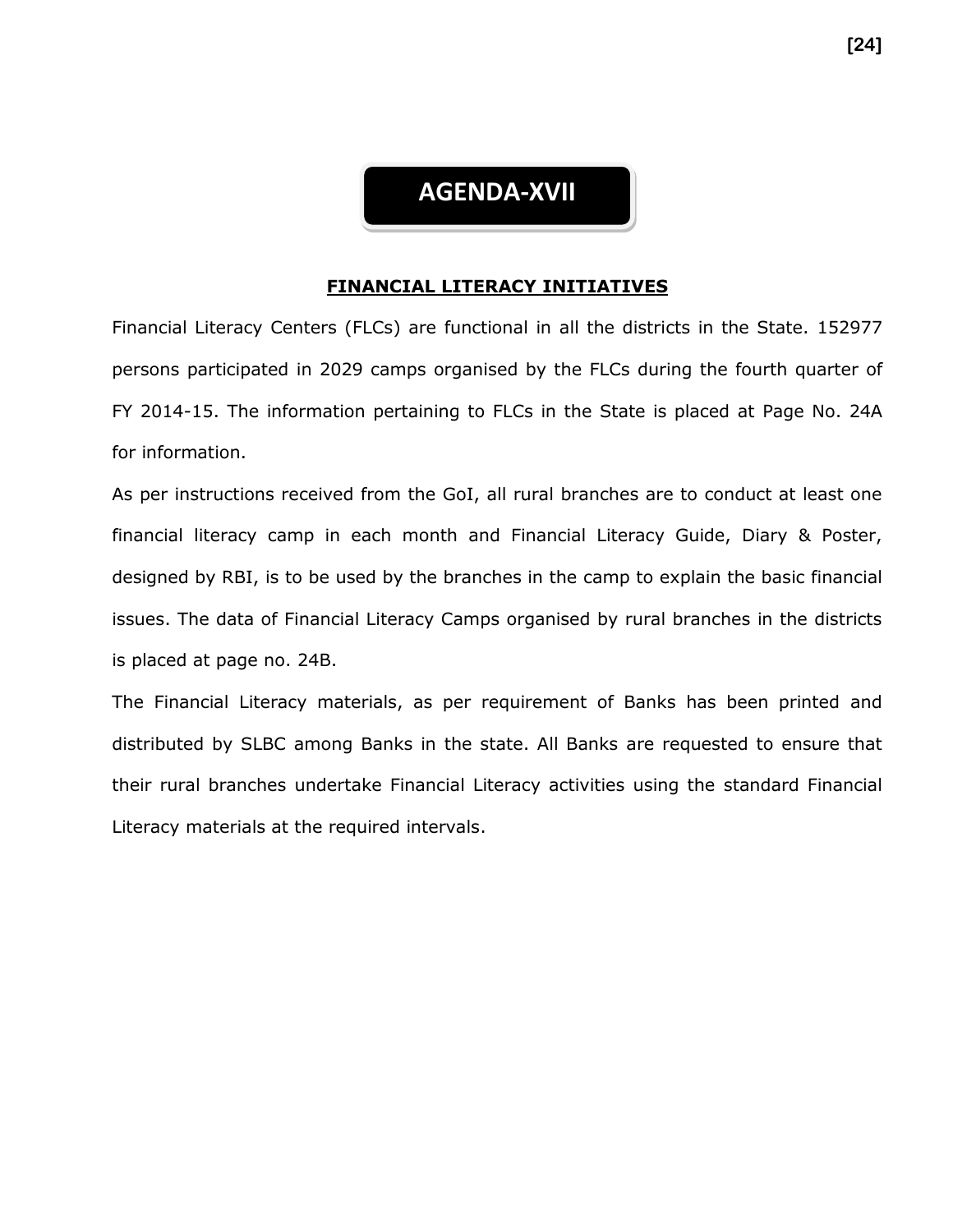## **MICRO, SMALL & MEDIUM ENTERPRISES**

The Reserve Bank of India's instructions to the scheduled commercial banks, as advised vide MSME Development Institute, Patna letter No. SLBC/MSME-DI/2011/1306 dated 14th March, 2012 regarding enhancing credit flow to Micro, Small & Medium Enterprises (MSMEs), is as under:-

1. Achieve a 20% year-on-year growth in credit to Micro & Small Enterprises to ensure enhanced credit flow.

2. Allocation of 60% of the MSE advances to the Micro Enterprises is to be achieved in stages viz. 50% in the year 2010-11, 55% in the year 2011-12 and 60% in the year 2012-13 and

3. Achieve a 10% annual growth in number of Micro Enterprises accounts.

The performance of Banks in this regard as on 31.03.2015 is placed at page no. 25A of the Agenda Book.

## **SMALL ROAD TRANSPORT OPERATORS (SRTOs)**

Against the target of financing 22000 units, Banks in the state have sanctioned loan amounting to Rs. 593.06 Crore for purchasing 14619 vehicles by SRTOs during the FY 2014-15 which is 66% of the annual target. Bank-wise performance is furnished on Page No. 25B.

The Bank-wise and district-wise target of FY 2015-16 has been fixed and circulated among all concerned. A copy of target of FY 2015-16 is placed at page no. 28AX for information of the House.

## **ADVANCES GRANTED UNDER CGTMSE COVERAGE**

A total of 46259 units were financed by Banks involving Rs.1629.65 Crore with CGTMSE cover, up to March'2015 during the FY under review. Further, loans amounting to Rs. 1614.96 Crore were disbursed to 46211 units under CGTMSE cover. Considering the wide scope available for coverage of loans under CGTMSE, controlling Head of all Banks in the state are requested to instruct their operating functionaries to cover all the eligible units under CGTMSE.

Bank-wise performance data is furnished on Page No. 25C for information of the House.

## **ADVANCES GRANTED UNDER MANUFACTURING SECTOR**

Against the financial target of Rs.850 Crore for the year 2014-15, up to March'2015, during the FY under review loan amounting to Rs 1165.62 Crores were sanctioned to 14637 units and out of that Rs. 1132.07 Crores were disbursed among 14634 units under Manufacturing Sector. The achievement of all banks taken together is 137.13% of the targets allocated.

Bank-wise performance data is furnished on Page No. 25D for information of the House.

The Bank-wise and district-wise target of FY 2015-16 has been fixed and circulated among all concerned. A copy of target of FY 2015-16 is placed at page no. 28AY for information of the House.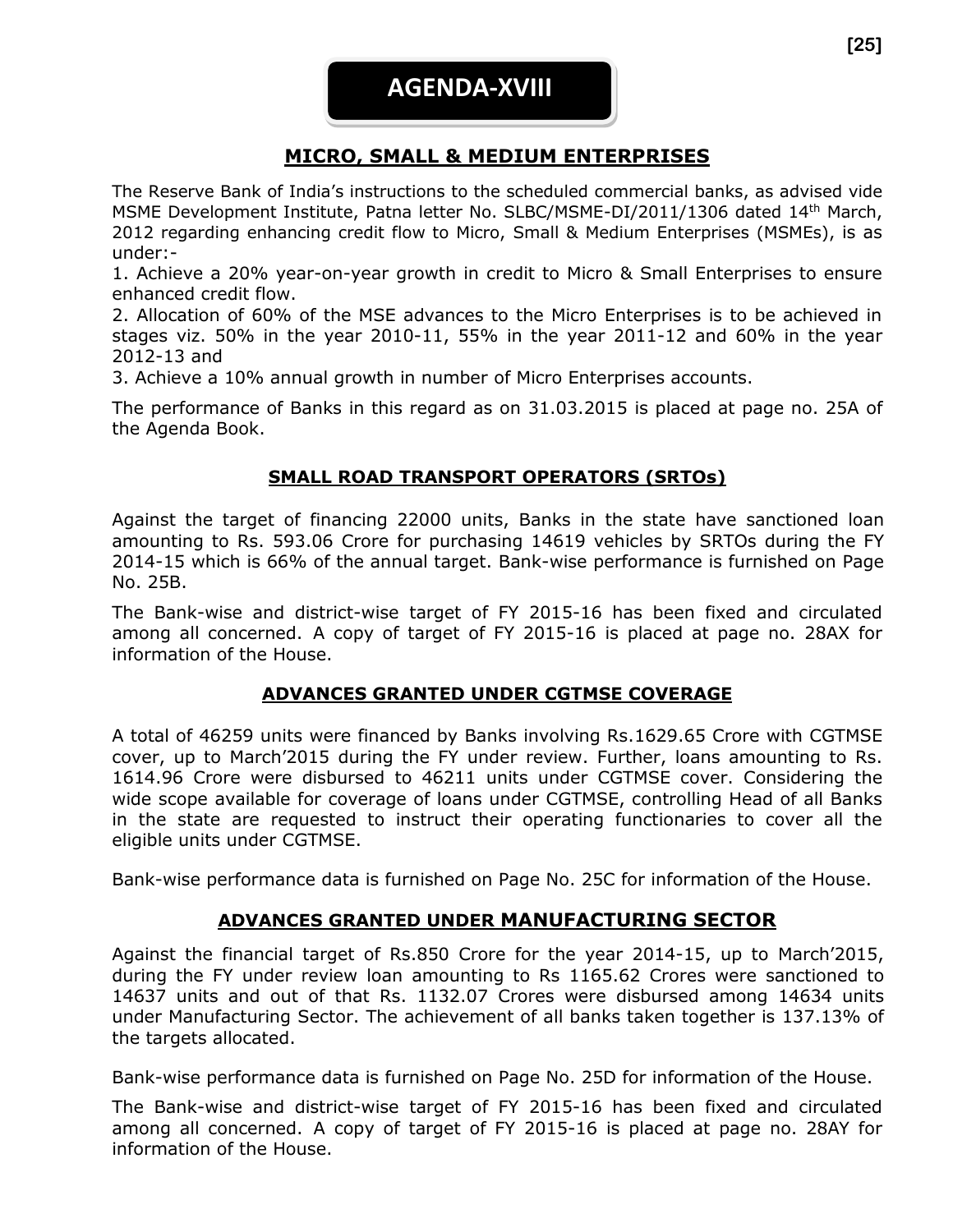# **AGENDA-XIX**

## **WEAVERS CREDIT CARD**

Weavers Credit Card (WCC) scheme aims at providing adequate and timely assistance from the Banks to the Weavers to meet their credit requirements i.e. the investment needs as well as the working capital needs of weavers in a flexible and cost effective manner. The Scheme is valid for both rural and urban areas. Controlling Head of all Banks of the State are requested to initiate requisite steps for proper implementation of the Scheme in the State.

Against the target of 5000, only 1543 applications for loans amounting to Rs. 14.22 Crore have been sanctioned by Banks during the period under review. The Bank-wise achievement as on 31.03.2015 is furnished on Page No. 26A.

## **FOOD PROCESSING UNITS**

In the 44<sup>th</sup> SLBC meeting Food Processing industry was identified as focus area for the **State** 

Banks have sanctioned loans amounting to Rs.409.59 Crore to 1421 Food Processing Units during financial year 2014-15. Controlling Head of all Banks are requested to instruct their operating functionaries to intensify efforts for increasing finance to such units.

Bank- wise performance is furnished on Page No. 26B for information.

The Minutes of the 24<sup>th</sup> Sub-committee meeting on Branch Opening and IT enabled financial inclusion held on 23.03.2015 is placed at page no. 25E to 25H for information of the House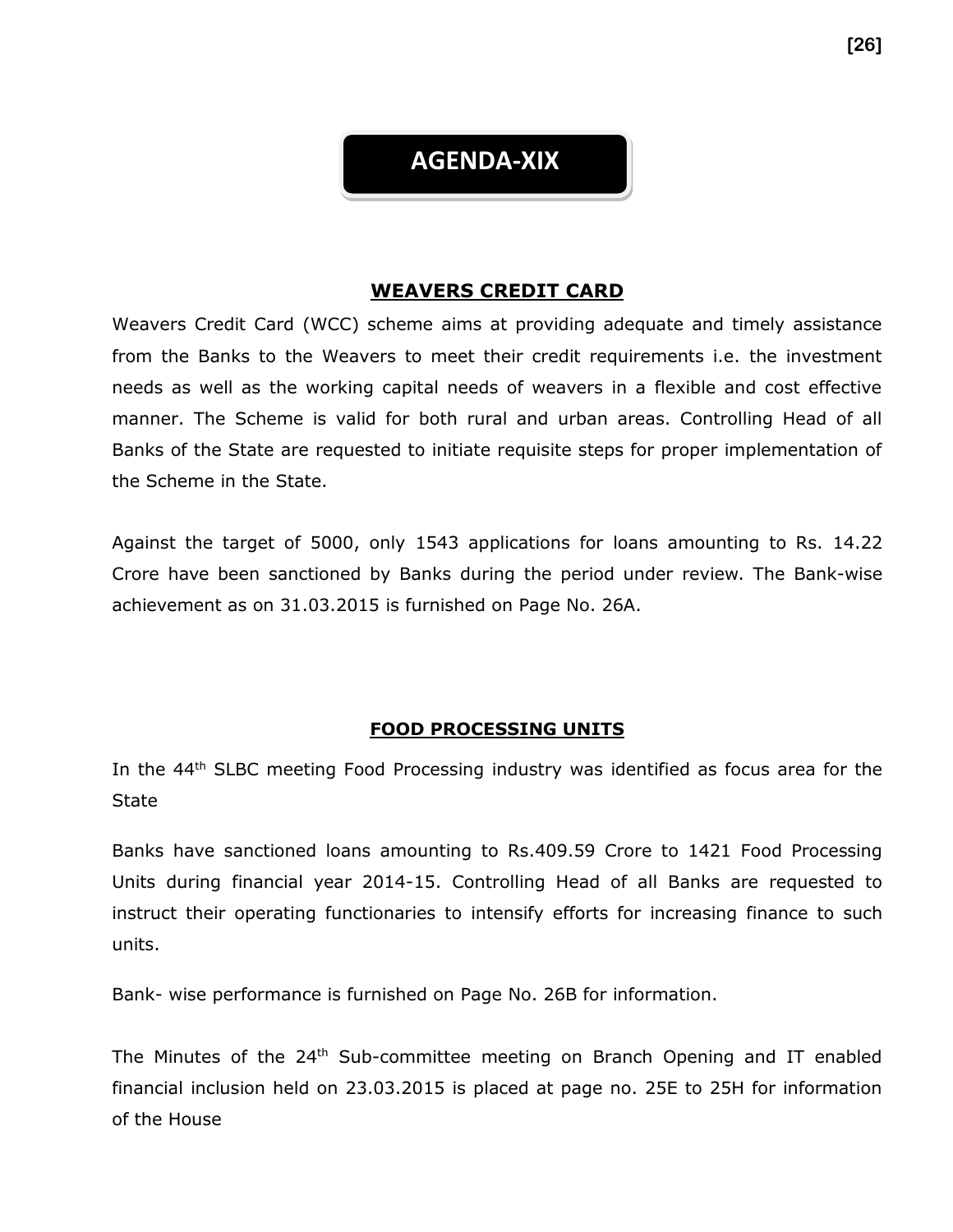## **SECURITY RELATED CONCERN OF BANKS**

Many instances of Dacoity, Theft and other security related incidents have been reported by Banks as under:

| <b>Incidents of Dacoity / Theft etc.</b> |                            |                    |                 |                             |                                     |                            |  |
|------------------------------------------|----------------------------|--------------------|-----------------|-----------------------------|-------------------------------------|----------------------------|--|
| SI.<br>No.                               | Name of the<br><b>Bank</b> | <b>Branch Name</b> | <b>District</b> | Date of<br><b>Incidence</b> | Loss of property<br>(Amount in Lac) | <b>Nature of Incidence</b> |  |
| 1.                                       | <b>UBGB</b>                | Bhalpatti          | Darbhanga       | 15.04.2014                  | BR. Manager Shot<br>Dead            | Dacoity                    |  |
| 2.                                       | Union Bank                 | Fathua             | Patna           | 14.05.2014                  | 100.00                              | Dacoity                    |  |
| 3.                                       | Allahabad<br>Bank          | Jalhara            | Buxur           | 17.09.2014                  | 15.59                               | Dacoity                    |  |
| 4.                                       | Canara<br><b>Bank</b>      | Rajla<br>Oraiya    | Jamui           | 02.02.2015                  | <b>Kidnapping</b>                   | Kidnapping                 |  |

The Above mentioned data suggests that criminal activities have increased in the area of operation of Banks in general and as such staff members have developed a sense of insecurity.

The State Government is therefore requested to expedite the process of raising a special battalion of police personnel for security of Banks so that the Bankers are able to provide unhindered Banking services to the people in a more secured environment, especially in remote areas.

The Banks are facing problem in renewal of Gun Licenses as well as obtaining fresh licenses for their security guards. The State Govt. is requested to issue suitable instructions to district authorities for resolution of such issues and also arrange for regular meeting of district level security committee so that the district related security issues are sorted out.

# **AGENDA-XXI**

# **SPECIAL CENTRAL ASSISTANCE (SCA) TO SPECIAL COMPONENT PLAN (SCP) FOR SCHEDULED CASTES**

The Govt. of India's scheme provides for Special Central Assistance (SCA) to be utilised in conjunction with Special Component Plan (SCP) for Scheduled Castes (SCs).

A Copy of letter of Joint Secretary, Ministry of Social Justice, Govt. of India containing the details of the scheme was placed in the Agenda Book of 46<sup>th</sup> SLBC meeting held on 26.11.2013

All Banks are requested to provide financial assistance to the Scheduled Caste people to bring about economic development of Scheduled Caste families in the state. The State Govt. is requested to circulate the salient features of the scheme to facilitate financial assistance under the scheme, by the banks.